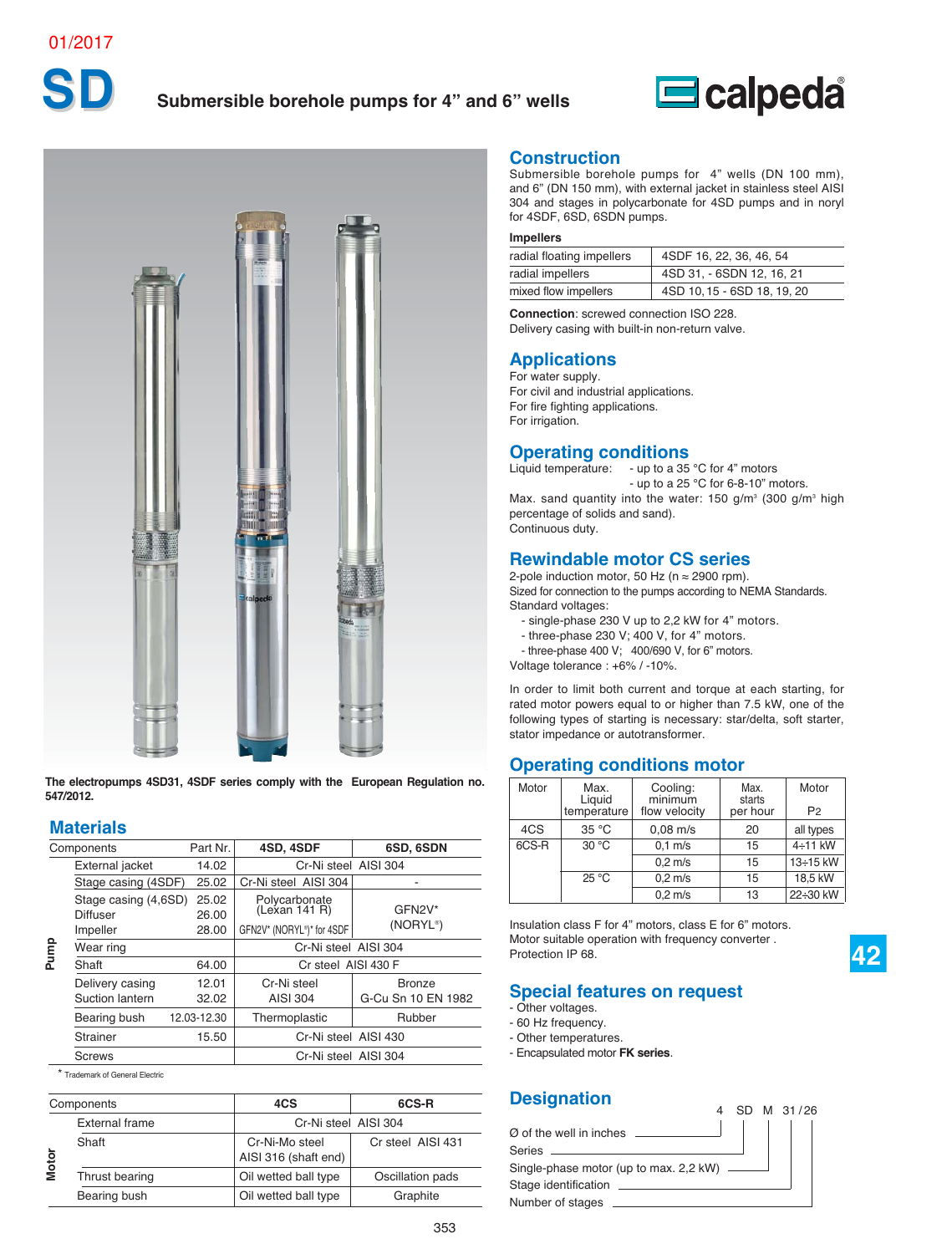

#### **Coverage chart n ≈ 2900 rpm**

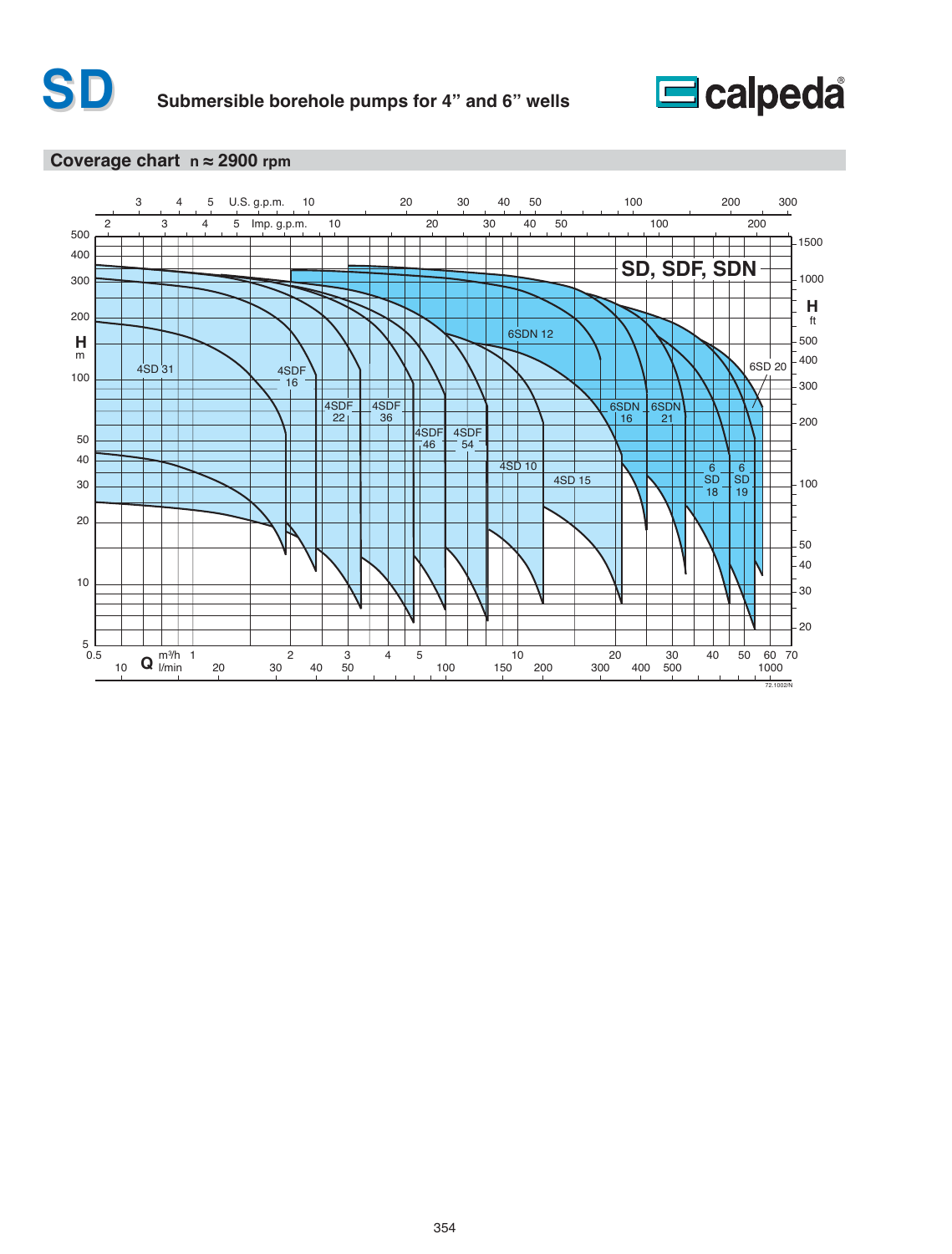# **4SD, 4SDF Submersible borehole pumps for 4"**



# **Performance n ≈ 2900 rpm**

|                              | 400 V                   |                                      |                |                   |              |                  |                                | Q       |           |                     |             |             |                                      |              |             | $n \approx 2900$ 1/min        |             |              |              |                                 |            |              |              |              |               |
|------------------------------|-------------------------|--------------------------------------|----------------|-------------------|--------------|------------------|--------------------------------|---------|-----------|---------------------|-------------|-------------|--------------------------------------|--------------|-------------|-------------------------------|-------------|--------------|--------------|---------------------------------|------------|--------------|--------------|--------------|---------------|
| 3∼                           | $(380 - 415)$<br>50 Hz  | 1∼                                   |                | 230V Capacitor P1 |              | P <sub>2</sub>   |                                | $m^3/h$ | 0,15      | 0,3                 | 0,6         | 0,9         | 1,2                                  | 1,5          | 1,8         | 2,1                           | 2,4         | 2,7          | 3            | 3,3                             | 3,6        | 4,2          | 4,8          | 5,4          | 6             |
|                              | A                       |                                      | Α              | 450 Vc<br>μF      | kW           | kW               | HP                             | l/min   | 2,5       | 5                   | 10          | 15          | 20                                   | 25           | 30          | 35                            | 40          | 45           | 50           | 55                              | 60         | 70           | 80           | 90           | 100           |
| 4SD 31/11EC                  | 1,2                     | 4SDM 31/11EC                         | 3,2            | 16                | 0,62         | 0,37             | 0,5                            |         | 45,6 43,8 |                     | 39,3        | 33,8        | 28                                   | 20,9         | 14          |                               |             |              |              |                                 |            |              |              |              |               |
| 4SD 31/17EC                  | 1,2                     | 4SDM 31/17EC                         | 3,2            | 16                | 0,7          | 0,37             | 0,5                            |         | 67,7      | 64,5                | 57,3        | 49,4        | 40,9                                 | 31           | 20,2        |                               |             |              |              |                                 |            |              |              |              |               |
| 4SD 31/26EC                  | 1,5                     | 4SDM 31/26EC                         | $\overline{4}$ | 25                | 0,89         | 0,55             | 0,75                           |         | 104       | 98,9                | 87,9        |             | 75,2 61,2                            | 45,7         | 28,1        |                               |             |              |              |                                 |            |              |              |              |               |
| 4SD 31/35EC                  | $\overline{c}$          | 4SDM 31/35EC                         | 5,6            | 35                | 1,22         | 0,75             | $\mathbf{1}$                   |         | 131       | 124                 | 109         | 92,6        | 73,8                                 | 53,1         | 30,8        |                               |             |              |              |                                 |            |              |              |              |               |
| 4SD 31/54EC<br>4SDF 16/6EC   | 2,9<br>1,2              | 4SDM 31/54EC<br>4SDFM 16/6EC         | 8,4            | 40                | 1,82         | 1,1<br>0,37      | 1,5<br>0,5                     |         | 203       | 193<br>35.1         | 170<br>33,6 | 144         | 116<br>28,6                          | 86<br>25,1   | 52,9<br>21  | 16,3                          | 11,1        |              |              |                                 |            |              |              |              |               |
| 4SDF 16/9EC                  | 1,2                     | <b>4SDFM 16/9EC</b>                  | 3,2<br>3,2     | 16<br>16          | 0,62<br>0,7  | 0,37             | 0,5                            |         |           | 52,7                | 50,4        | 31,5        | $47,2$ 42,9                          | 37,6         | 31,4        | 24,4                          | 16,6        |              |              |                                 |            |              |              |              |               |
| 4SDF 16/14EC                 | 1,5                     | 4SDFM 16/14EC                        | 4              | 25                | 0,89         | 0,55             | 0,75                           |         |           | 82                  | 78,5        | 73,4        | 66,8                                 | 58,5         | 48,9        | 38                            | 25,8        |              |              |                                 |            |              |              |              |               |
| 4SDF 16/19EC                 | $\overline{2}$          | 4SDFM 16/19EC                        | 5,6            | 35                | 1,22         | 0,75             | $\mathbf{1}$                   |         |           | 111                 | 106         | 100         | 90,6                                 | 79,5         | 66,4        | 51,5                          | 35,1        |              |              |                                 |            |              |              |              |               |
| 4SDF 16/27EC                 | 2,9                     | 4SDFM 16/27EC                        | 8,4            | 40                | 1,82         | 1,1              | 1,5                            |         |           | 158                 | 151         | 142         | 129                                  | 113          | 94,3        | 73,2                          | 49,8        |              |              |                                 |            |              |              |              |               |
| 4SDF 16/37EC                 | 4,2                     | <b>4SDFM 16/37EC</b>                 | 11,2           | 60                | 2,33         | 1,5              | 2                              |         |           | 217                 | 207         | 194         | 176                                  | 155          | 129         | 100                           | 68,3        |              |              |                                 |            |              |              |              |               |
| 4SDF 16/55EC<br>4SDF 22/4EC  | 5,5                     | 4SDFM 16/55EC<br><b>4SDFM 22/4EC</b> | 14,7<br>3,2    | 70<br>16          | 3,27         | 2,2<br>0,37      | 3<br>0,5                       |         |           | 322<br> 25,8        | 308<br>25,2 | 288<br>24,3 | 262<br> 23,1                         | 230<br> 21,6 | 192<br>19,8 | 149<br>17,8                   | 102<br>15,5 | 13           | 10,3         | 7,4                             |            |              |              |              |               |
| 4SDF 22/7EC                  | 1,2<br>1,2              | <b>4SDFM 22/7EC</b>                  | 3,2            | 16                | 0,62<br>0,7  | 0,37             | 0,5                            |         |           | 45,1                | 44          | 42,5        | 40,4                                 | 37,8         | 34,7        | 31,2                          | 27,1        | 22,8         | 18           | 13                              |            |              |              |              |               |
| 4SDF 22/10EC                 | 1,5                     | 4SDFM 22/10EC                        | $\overline{4}$ | 25                | 0,89         | 0,55             | 0,75                           |         |           | 64,4                | 62,9        | 60,7        | 57,7                                 | 54           | 49,6        | 44,5                          | 38,8        | 32,5         | 25,8         | 18,5                            |            |              |              |              |               |
| 4SDF 22/14EC                 | $\overline{c}$          | 4SDFM 22/14EC                        | 5,6            | 35                | 1,22         | 0,75             | 1                              |         |           | 90,2                | 88,1        | 84,9        | 80,8                                 | 75,6         | 69,5        | 62,3                          | 54,3        | 45,5         | 36,1         | 25,9                            |            |              |              |              |               |
| 4SDF 22/21EC                 | 2,9                     | 4SDFM 22/21EC                        | 8,4            | 40                | 1,82         | 1,1              | 1,5                            | н       |           | 135                 | 132         | 127         | 121                                  | 113          | 104         | 93,5                          | 81,4        | 68,3         | 54,1         | 38,9                            |            |              |              |              |               |
| 4SDF 22/28EC                 | 4,2                     | 4SDFM 22/28EC                        | 11,2           | 60                | 2,33         | 1,5              | 2                              | m       |           | 180                 | 176         | 170         | 162                                  | 151          | 139         | 125                           | 109         | 91,1         |              | 72,2 51,9                       |            |              |              |              |               |
| 4SDF 22/42EC<br>4SDF 22/57EC | 5,5                     | 4SDFM 22/42EC                        | 14,7           | 70                | 3,27         | 2,2              | 3<br>4                         |         |           | 271                 | 264         | 255         | 242                                  | 227          | 208         | 187                           | 163         | 137          | 108          | 77,8                            |            |              |              |              |               |
| 4SDF 36/4EC                  | 7,4<br>1,2              | <b>4SDFM 36/4EC</b>                  | 3,2            | 16                | 0,62         | 3<br>0,37        | 0,5                            |         |           | 367                 | 359<br>22,8 | 346         | 329<br>$22,3$ 21,8                   | 308<br> 21,3 | 283<br>20,5 | 254<br>19,7                   | 221<br>18,8 | 185<br>17,9  | 147          | 106<br>$16,8$   $15,6$   $14,1$ |            | 10,7         | 6,6          |              |               |
| 4SDF 36/6EC                  | 1,2                     | 4SDFM 36/6EC                         | 3,2            | 16                | 0,7          | 0,37             | 0,5                            |         |           |                     | 34,2        | 33,5        | 32,7                                 | 31,9         | 30,7        | 29,6                          | 28,3        | 26,9         | 25,2         | $23,4$ 21,2                     |            | 16           | 9,9          |              |               |
| 4SDF 36/8EC                  | 1,5                     | <b>4SDFM 36/8EC</b>                  | $\overline{4}$ | 25                | 0,89         | 0,55             | 0,75                           |         |           |                     | 45,6        | 44,7        | 43,6                                 | 42,5         | 40,9        | 39,4                          | 37,7        | 35,9         |              | $33,6$ 31,2 28,2                |            | 21,3         | 13,2         |              |               |
| 4SDF 36/11EC                 | $\overline{c}$          | 4SDFM 36/11EC                        | 5,6            | 35                | 1,22         | 0,75             | 1                              |         |           |                     | 62,7        | 61,4        | 59,9                                 | 58,4         | 56,3        | 54,2                          | 51,8        | 49,3         | 46,2         | 42,9                            | 38,8       | 29,4         | 18,1         |              |               |
| 4SDF 36/17EC                 | 2,9                     | 4SDFM 36/17EC                        | 8,4            | 40                | 1,82         | 1,1              | 1,5                            |         |           |                     | 96,9        | 95          | 92,6                                 | 90,3         | 87          | 83,8                          | 80,1        |              |              | 76,2 71,4 66,2                  | 60         | 45,4         | 28           |              |               |
| 4SDF 36/23EC                 | 4,2                     | 4SDFM 36/23EC                        | 11,2           | 60                | 2,33         | 1,5              | 2                              |         |           |                     | 131         | 128         | 125                                  | 122          | 118         | 113                           | 108         | 103          | 96,6         | 89,6 81,2                       |            | 61,4         | 37,8         |              |               |
| 4SDF 36/29EC<br>4SDF 36/34EC | 5,5<br>5,5              | 4SDFM 36/29EC<br>4SDFM 36/34EC       | 14,7<br>14,7   | 70<br>70          | 3,27<br>3,27 | 2,2<br>2,2       | 3<br>3                         |         |           |                     | 165<br>194  | 162<br>190  | 158<br>185                           | 154<br>180   | 148<br>174  | 143<br>168                    | 137<br>160  | 130<br>152   | 122<br>143   | 113<br>132                      | 102<br>120 | 77,4<br>90,7 | 47,7<br>55,9 |              |               |
| 4SDF 36/45EC                 | 7,4                     |                                      |                |                   |              | 3                | $\overline{4}$                 |         |           |                     | 256         | 251         | 245                                  | 239          | 230         | 222                           | 212         | 202          | 189          | 175                             | 159        | 120          | 74           |              |               |
| 4SDF 36/58EC                 | 9,4                     |                                      |                |                   |              | 4                | 5,5                            |         |           |                     | 331         | 324         | 316                                  | 308          | 297         | 286                           | 273         | 260          | 244          | 226                             | 205        | 155          | 95,4         |              |               |
| 4SDF 46/5EC                  | 1,2                     | 4SDFM 46/5EC                         | 3,2            | 16                | 0,7          | 0,37             | 0,5                            |         |           |                     |             | 27,8        | 27,1                                 | 26,4         | 25,6        | 25                            | 23,9        | 22,9         | 21,9         | 20,7                            | 19,6       | 17           | 14,2         | 11,1         | 7,6           |
| 4SDF 46/7EC                  | 1,5                     | 4SDFM 46/7EC                         | 4              | 25                | 0,89         | 0,55             | 0,75                           |         |           |                     |             | 38,9        | 37,9                                 | 36,9         | 35,9        | 35                            | 33,5        | 32           | 30,6         | 29                              | 27,4       | 23,8         | 19,9         | 15,5         | 10,7          |
| 4SDF 46/10EC                 | $\overline{2}$          | 4SDFM 46/10EC                        | 5,6            | 35                | 1,22         | 0,75             | $\mathbf{1}$                   |         |           |                     |             | 55,5        | 54,2                                 | 52,7         | 51,3        | 50                            | 47,8        | 45,8         | 43,7         | $41,5$ 39.1                     |            | 34           | 28,4         | 22,2         | 15,3          |
| 4SDF 46/15EC<br>4SDF 46/21EC | 2,9<br>4,2              | 4SDFM 46/15EC<br>4SDFM 46/21EC       | 8,4<br>11,2    | 40<br>60          | 1,82         | 1,1<br>1,5       | 1,5<br>$\overline{2}$          |         |           |                     |             | 83,3<br>117 | 81,3<br>114                          | 79,1<br>111  | 76,9<br>108 | 75<br>105                     | 71,7<br>100 | 68,7<br>96,2 | 65,6<br>91,9 | 62,2 58,7<br>87,1 82,2          |            | 51<br>71,4   | 42,6<br>59,6 | 33,3<br>46,6 | 22,9<br> 32,1 |
| 4SDF 46/31EC                 | 5,5                     | 4SDFM 46/31EC                        | 14,7           | 70                | 2,33<br>3,27 | 2,2              | 3                              |         |           |                     |             | 172         | 168                                  | 163          | 159         | 155                           | 148         | 142          | 136          | 129                             | 121        | 105          | 88           | 68,8         | 47, 4         |
| 4SDF 46/42EC                 | 7,4                     |                                      |                |                   |              | 3                | 4                              |         |           |                     |             | 233         | 228                                  | 221          | 215         | 210                           | 201         | 192          | 184          | 174                             | 164        | 143          | 119          | 93,2         | 64,2          |
| 4SDF 46/55EC                 | 9,4                     |                                      |                |                   |              | 4                | 5,5                            |         |           |                     |             | 305         | 298                                  | 290          | 282         | 275                           | 263         | 252          | 241          | 228                             | 215        | 187          | 156          | 122          | 84,1          |
|                              |                         |                                      |                | $\star$           |              |                  |                                |         |           |                     |             |             |                                      |              |             |                               |             |              |              |                                 |            |              |              |              |               |
| 3∼                           | 400 V<br>$(380 - 415)$  | 1∼                                   |                | 230V Capacitor P1 |              | P <sub>2</sub>   |                                | Q       |           |                     |             |             |                                      |              |             | $n \approx 2900$ 1/min        |             |              |              |                                 |            |              |              |              |               |
|                              | 50 Hz                   |                                      |                |                   |              |                  |                                | $m^3/h$ | 1,2       | 1,5                 | 1,8         | 2,4         | 3                                    | 3,6          | 4,8         | 6                             | 7,2         | 8,1          | 8,4          | 9,6                             | 10,8       | 12           | 15           | 18           | 21            |
|                              | Α                       |                                      | Α              | 450 Vc<br>$\mu$ F | kW           | kW               | HP                             | l/min   | 20        | 25                  | 30          | 40          | 50                                   | 60           | 80          | 100                           | 120         | 135          |              | 140   160                       | 180        | 200          | 250          | 300          | 350           |
| 4SDF 54/5EC                  | 1,5                     | 4SDFM 54/5EC                         | $\overline{4}$ | 25                |              | $0,89$ 0,55 0,75 |                                |         |           | $29,1$ 28,5         |             |             | 28 26,8 25,6 24,2 20,9 16,8 11,6     |              |             |                               |             | 6,6          |              |                                 |            |              |              |              |               |
| 4SDF 54/7EC                  | $\overline{\mathbf{c}}$ | 4SDFM 54/7EC                         | 5,6            | 35                | 1,22         | 0,75             | $\mathbf{1}$                   |         |           |                     |             |             | 40,7 39,8 39,2 37,6 35,8 33,8        |              | 29,3        | $23,5$ 16,3                   |             | 9,3          |              |                                 |            |              |              |              |               |
| 4SDF 54/10EC                 | 2,9                     | 4SDFM 54/10EC                        | 8,4            | 40                | 1,82         | 1,1              | 1,5                            |         | 64        |                     |             |             | 62,6   61,6   59,1   56,3   53,2     |              | 46          |                               | 36.9 25.6   | 14,6         |              |                                 |            |              |              |              |               |
| 4SDF 54/14EC<br>4SDF 54/21EC | 4,2<br>5,5              | 4SDFM 54/14EC<br>4SDFM 54/21EC       | 11,2<br>14,7   | 60<br>70          | 2,33<br>3,27 | 1,5<br>2,2       | 2<br>$\ensuremath{\mathsf{3}}$ |         | 87,3      | 85,4<br>$128$   125 | 123         | 118         | 84,1 80,5 76,7 72,5<br>$ 113\rangle$ | 106          | 62,7<br>92  | $50,3$ 34,8<br>73,7 51,1 29,2 |             | 19,9         |              |                                 |            |              |              |              |               |
| 4SDF 54/29EC                 | 7,4                     |                                      |                |                   |              | 3                | 4                              |         | 175       | 171                 | 168         | 161         | 153                                  | 145          | 125         |                               | 101   69.7  | 39,9         |              |                                 |            |              |              |              |               |
| 4SDF 54/38EC                 | 9,4                     |                                      |                |                   |              | $\overline{4}$   | 5,5                            |         |           | 233 228             | 224         |             | $215$ 205                            | 193          | 167         |                               | 134   92,9  | 53,1         |              |                                 |            |              |              |              |               |
| 4SDF 54/53EC                 | 13                      |                                      |                |                   |              | 5,5              | 7,5                            |         |           | 320 313             | 308         | 295         | 281                                  | 266          | 230         | 184                           | 128         | 73,1         |              |                                 |            |              |              |              |               |
| 4SD 10/4EC                   | $\overline{c}$          | 4SDM 10/4EC                          | 5,6            | 35                | 1,22         | 0,75             | $\mathbf{1}$                   |         |           | 27                  | 26,5        | 26          | 26                                   | 25           | 24          | 23                            | 20          | 18,5         | 18           | 15                              | 12         | 8            |              |              |               |
| 4SD 10/6EC                   | 2,9                     | 4SDM 10/6EC                          | 8,4            | 40                | 1,82         | 1,1              | 1,5                            |         |           | 40                  | 40          | 39          | 39                                   | 38           | 36          | 34                            | 31          | 28           | 27           | 23                              | 18         | 12           |              |              |               |
| 4SD 10/8EC<br>4SD 10/12EC    | 4,2                     | 4SDM 10/8EC                          | 11,2           | 60                | 2,33         | 1,5              | $\overline{2}$                 |         |           | 54                  | 53,5        | 53          | 52                                   | 51           | 48          | 45                            | 41          | 37           | 36           | 30                              | 25         | 16           |              |              |               |
| 4SD 10/17EC                  | 5,5<br>7,4              | 4SDM 10/12EC                         | 14,7           | 70                | 3,27         | 2,2<br>3         | 3<br>$\overline{4}$            | н       |           | 81<br>114           | 80<br>113   | 79<br>112   | 78<br>111                            | 76<br>108    | 72<br>102   | 67<br>95                      | 61<br>87    | 56<br>79     | 54<br>76     | 46<br>65                        | 37<br>52   | 25<br>35     |              |              |               |
| 4SD 10/20EC                  | 9,4                     |                                      |                |                   |              | 4                | 5,5                            | m       |           | 134                 | 133         | 132         | 130                                  | 127          | 120         | 112                           | 102         | 93           | 90           | 76                              | 61         | 41           |              |              |               |
| 4SD 10/22EC                  | 9,4                     |                                      |                |                   |              | $\overline{4}$   | 5,5                            |         |           | 148                 | 147         | 145         | 143                                  | 139          | 132         | 123                           | 112         | 102          | 99           | 84                              | 67         | 45           |              |              |               |
| 4SD 10/24EC                  | 9,4                     |                                      |                |                   |              | $\overline{4}$   | 5,5                            |         |           | 162                 | 160         | 158         | 156                                  | 152          | 144         | 134                           | 122         | 112          | 108          | 91                              | 74         | 50           |              |              |               |
| 4SD 10/27EC                  | 13                      |                                      |                |                   |              | 5,5              | 7,5                            |         |           | 182                 | 180         | 178         | 176                                  | 171          | 162         | 151                           | 138         | 126          | 122          | 103                             | 83         | 56           |              |              |               |
| 4SD 10/30EC                  | 13                      |                                      |                |                   |              | 5,5              | 7,5                            |         |           | 202                 | 200         | 198         | 195                                  | 190          | 180         | 168                           | 153         | 140          | 135          | 114                             | 92         | 62           |              |              |               |
| 4SD 15/6EC                   | 4,2<br>5,5              | 4SDM 15/6EC                          | 11,2<br>14,7   | 60<br>70          | 2,33<br>3,27 | 1,5              | $\overline{c}$                 |         |           |                     |             |             | 33                                   | 33           | 32          | 31                            | 30          | 29<br>43     | 29           | 28                              | 26         | 24           | 19           | 14           | 8             |
| 4SD 15/9EC<br>4SD 15/12EC    | 7,4                     | 4SDM 15/9EC                          |                |                   |              | 2,2<br>3         | 3<br>$\overline{4}$            |         |           |                     |             |             | 50<br>67                             | 49<br>66     | 48<br>64    | 47<br>62                      | 45<br>59    | 57           | 43<br>57     | 42<br>56                        | 38<br>51   | 36<br>48     | 29<br>38     | 21<br>28     | 13<br>17      |
| 4SD 15/15EC                  | 9,4                     |                                      |                |                   |              | 4                | 5,5                            |         |           |                     |             |             | 84                                   | 83           | 81          | 78                            | 74          | 71           | 71           | 69                              | 64         | 59           | 48           | 35           | 21            |
| 4SD 15/17EC                  | 9,4                     |                                      |                |                   |              | 4                | 5,5                            |         |           |                     |             |             | 95                                   | 94           | 92          | 88                            | 84          | 81           | 81           | 79                              | 72         | 67           | 54           | 40           | 24            |
| 4SD 15/23EC                  | 13                      |                                      |                |                   |              | 5,5              | 7,5                            |         |           |                     |             |             | 129                                  | 127          | 124         | 120                           | 114         | 109          | 109          | 107                             | 98         | 91           | 74           | 54           | 32            |
| 4SD 15/30E                   | 18,8                    |                                      |                |                   |              | 7,5              | $10^{11}$                      |         |           |                     |             |             | 168                                  | 166          | 162         | 156                           | 149         | $142$   142  |              | 140                             | 128        | 119          | 97           | 70           | 42            |

P<sub>1</sub> Max. power input P<sub>2</sub> Rated motor power output <sup>1)</sup> Motor Franklin \*Only for single-phase motor 230 V - 50 Hz (on request) Tolerances according to UNI EN ISO 9906:2012

**42**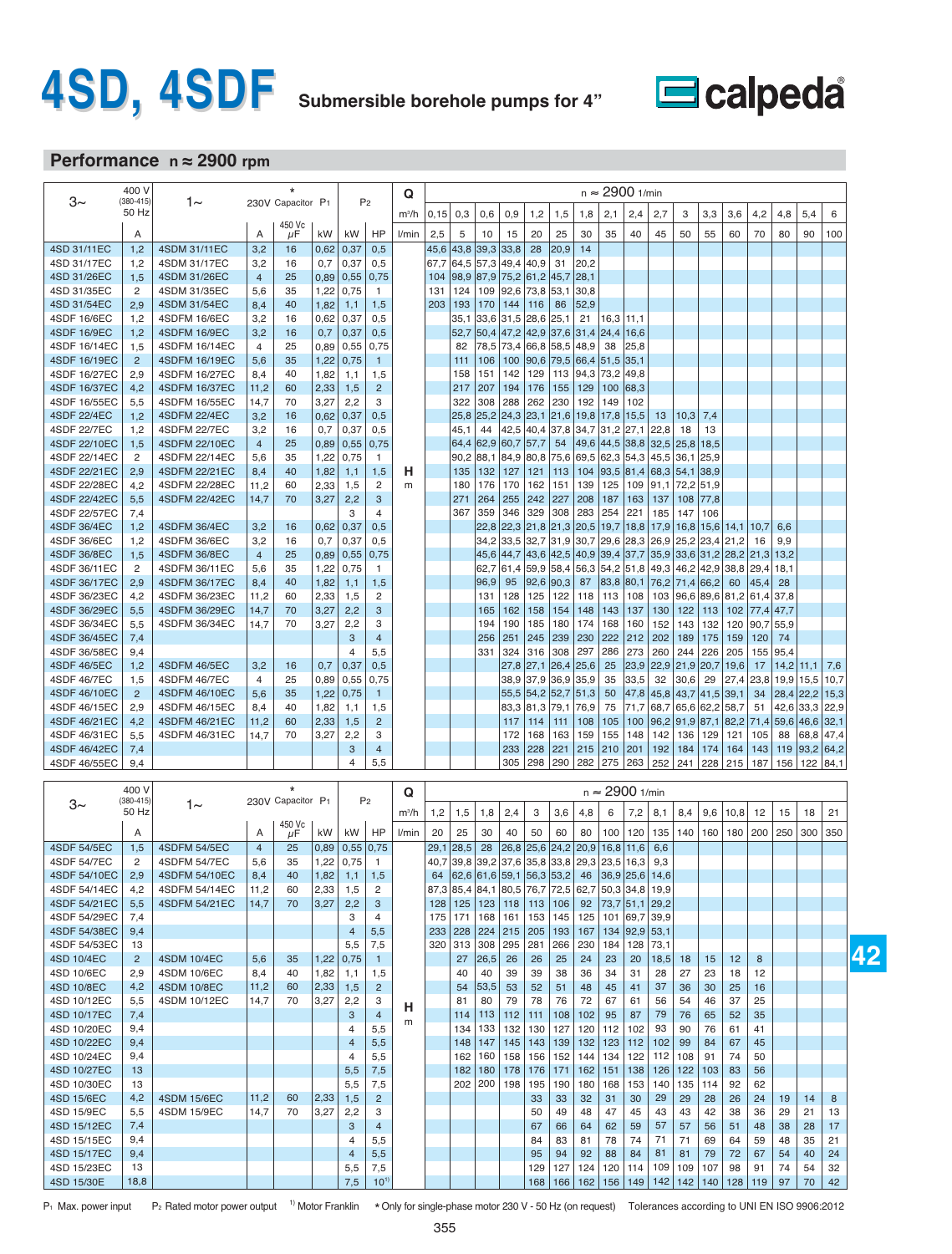







|             | 400 V                  |              |                |                            |               |               |                  | Q       |          |                                                     |     |     | $n \approx 2900$ rpm                  |     |      |      |  |      | 4SD  |      | 4SDM |                |
|-------------|------------------------|--------------|----------------|----------------------------|---------------|---------------|------------------|---------|----------|-----------------------------------------------------|-----|-----|---------------------------------------|-----|------|------|--|------|------|------|------|----------------|
| $3\sim$     | $(380 - 415)$<br>50 Hz | $1\sim$      |                | 230VCapacitor P1<br>450 Vc |               |               | P <sub>2</sub>   | $m^3/h$ | $\Omega$ | 0,15                                                | 0,3 | 0,6 | 0,9                                   | 1,2 | 1,5  | 1,8  |  |      | fM   |      | fM   |                |
|             | A                      |              | A              | $\mu$ F                    | kW            | kW            | HP               | I/min   | 0        | 2,5                                                 | 5   | 10  | 15                                    | 20  | 25   | 30   |  | mm   | mm   | kq   | mm   | kg             |
| 4SD 31/11EC | 1,2                    | 4SDM 31/11EC | 3,2            | 16                         | 0.62 0.37 0.5 |               |                  |         | 47       | 45,6 43,8 39,3 33,8 28                              |     |     |                                       |     | 20,9 | 14   |  | 402  | 729  | 12   | 729  | 11,6           |
| 4SD 31/17EC | 1.2                    | 4SDM 31/17EC | 3,2            | 16                         |               | $0,7$ $0,37$  | 0,5              |         |          | 70.5 67.7 64.5 57.3 49.4 40.9 31                    |     |     |                                       |     |      | 20,2 |  | 520  | 847  | 13   | 847  | 12,6           |
| 4SD 31/26EC | 1.5                    | 4SDM 31/26EC | $\overline{4}$ | 25                         |               |               | $0,89$ 0.55 0.75 |         |          | 107   104   98,9   87,9   75,2   61,2   45,7   28,1 |     |     |                                       |     |      |      |  | 698  | 1045 | 13,5 | 1060 | 15,7           |
| 4SD 31/35EC |                        | 4SDM 31/35EC | 5,6            | 35                         |               | $1,22$   0.75 |                  | $H$ m   | 138      | 131                                                 |     |     | 124   109   92,6   73,8   53,1   30,8 |     |      |      |  | 875  | 1237 | 15,8 | 1277 | 18,3           |
| 4SD 31/54EC | 2.9                    | 4SDM 31/54EC | 8,4            | 40                         | 1,82          | 1,1           | 1,5              |         | 211      | 203                                                 |     |     | 193   170   144   116                 |     | 86   | 52,9 |  | 1295 | 1697 | 20   | 1742 | $ 23,3\rangle$ |
|             |                        |              |                |                            |               |               |                  |         |          |                                                     |     |     |                                       |     |      |      |  |      |      |      |      |                |
|             |                        |              |                |                            |               |               |                  |         |          |                                                     |     |     |                                       |     |      |      |  |      |      |      |      |                |
|             |                        |              |                |                            |               |               |                  |         |          |                                                     |     |     |                                       |     |      |      |  |      |      |      |      |                |
|             |                        |              |                |                            |               |               |                  |         |          |                                                     |     |     |                                       |     |      |      |  |      |      |      |      |                |
|             |                        |              |                |                            |               |               |                  |         |          |                                                     |     |     |                                       |     |      |      |  |      |      |      |      |                |

P<sub>1</sub> Max. power input P<sub>2</sub> Rated motor power output

\* Only for single-phase motor 230 V - 50 Hz (on request) Tolerances according to UNI EN ISO 9906:2012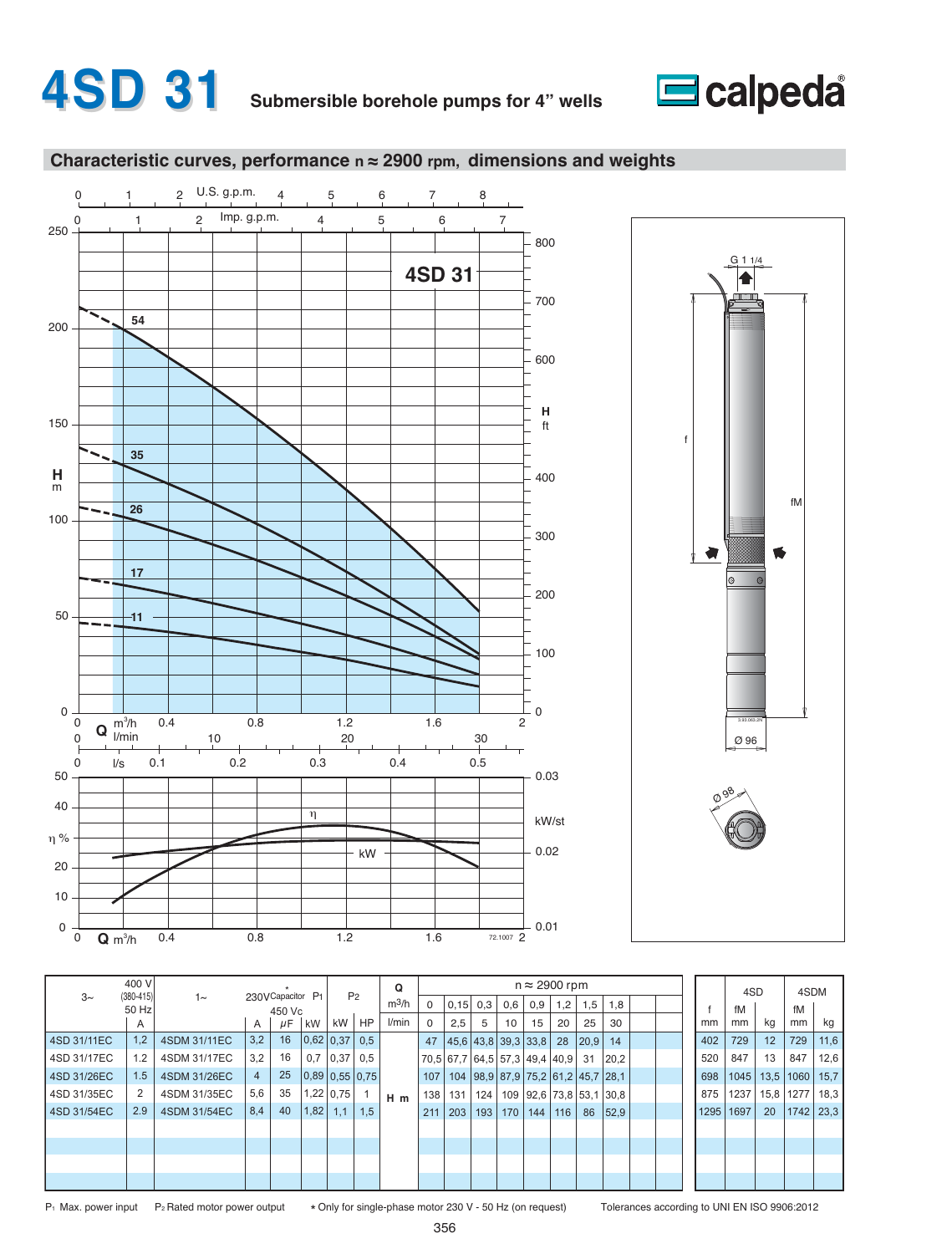







|              | 400 V                  |                      |      | 230VCapacitor P1 |                  |             | P <sub>2</sub> | $\Omega$         |          |     |     |             |     | $n \approx 2900$ rpm          |                  |      |                                                       |  |      | 4SDF |      | 4SDFM                 |      |
|--------------|------------------------|----------------------|------|------------------|------------------|-------------|----------------|------------------|----------|-----|-----|-------------|-----|-------------------------------|------------------|------|-------------------------------------------------------|--|------|------|------|-----------------------|------|
| $3\sim$      | $(380 - 415)$<br>50 Hz | $1\sim$              |      | 450 Vc           |                  |             |                | $m^3/h$          | $\Omega$ | 0,3 | 0,6 | 0,9         | 1,2 | 1,5                           | 1,8              | 2.1  | 2,4                                                   |  |      | fM   |      | fM                    |      |
|              | A                      |                      | A    | $\mu$ F          | kW               | kW          | <b>HP</b>      | l/min            | $\Omega$ | 5   | 10  | 15          | 20  | 25                            | 30               | 35   | 40                                                    |  | mm   | mm   | kg   | mm                    | kg   |
| 4SDF 16/6EC  | 1,2                    | <b>4SDFM 16/6EC</b>  | 3,2  | 16               | 0.62 0.37        |             | 0.5            |                  |          |     |     |             |     | 36,1 35,1 33,6 31,5 28,6 25,1 | 21               | 16.3 | 11.1                                                  |  | 305  | 632  | 11   | 632                   | 11,1 |
| 4SDF 16/9EC  | 1,2                    | 4SDFM 16/9EC         | 3,2  | 16               |                  | $0,7$ 0.37  | 0.5            |                  |          |     |     |             |     |                               |                  |      | 54, 2 52, 7 50, 4 47, 2 42, 9 37, 6 31, 4 24, 4 16, 6 |  | 365  | 692  | 11,5 | 692                   | 11,6 |
| 4SDF 16/14EC | 1,5                    | 4SDFM 16/14EC        | 4    | 25               | $0,89$ 0.55 0.75 |             |                |                  | 84,3     | 82  |     |             |     |                               |                  |      | 78,5   73,4   66,8   58,5   48,9   38   25,8          |  | 465  | 812  | 13,4 | 827                   | 12,7 |
| 4SDF 16/19EC |                        | 4SDFM 16/19EC        | 5.6  | 35               |                  | $1,22$ 0.75 |                | $H$ <sub>m</sub> | 114      | 111 | 106 |             |     |                               |                  |      | 100   90,6   79,5   66,4   51,5   35,1                |  | 565  | 927  | 15,6 | 967                   | 14,8 |
| 4SDF 16/27EC | 2,9                    | 4SDFM 16/27EC        | 8,4  | 40               | 1,82             | 1,1         | 1,5            |                  | 163      | 158 |     | $151$   142 |     |                               |                  |      | 129   113   94,3   73,2   49,8                        |  | 725  | 1127 | 18   | 1172                  | 17,4 |
| 4SDF 16/37EC | 4.2                    | 4SDFM 16/37EC        | 11.2 | 60               | 2,33             | 1.5         | 2              |                  | 223      | 217 | 207 | 194         | 176 | 155                           | 129 <sup>1</sup> |      | 100 68.3                                              |  | 915  | 1362 |      | 21,7 1382 22,8        |      |
| 4SDF 16/55EC | 5.5                    | 4SDFM 16/55EC   14,7 |      | 70               | 3,27             | 2,2         | 3              |                  | 331      | 322 |     | 308   288   |     | 262 230                       | 192 <sub>1</sub> | 149  | 102                                                   |  | 1325 | 1727 |      | $124.6$   1842   30.6 |      |
|              |                        |                      |      |                  |                  |             |                |                  |          |     |     |             |     |                               |                  |      |                                                       |  |      |      |      |                       |      |
|              |                        |                      |      |                  |                  |             |                |                  |          |     |     |             |     |                               |                  |      |                                                       |  |      |      |      |                       |      |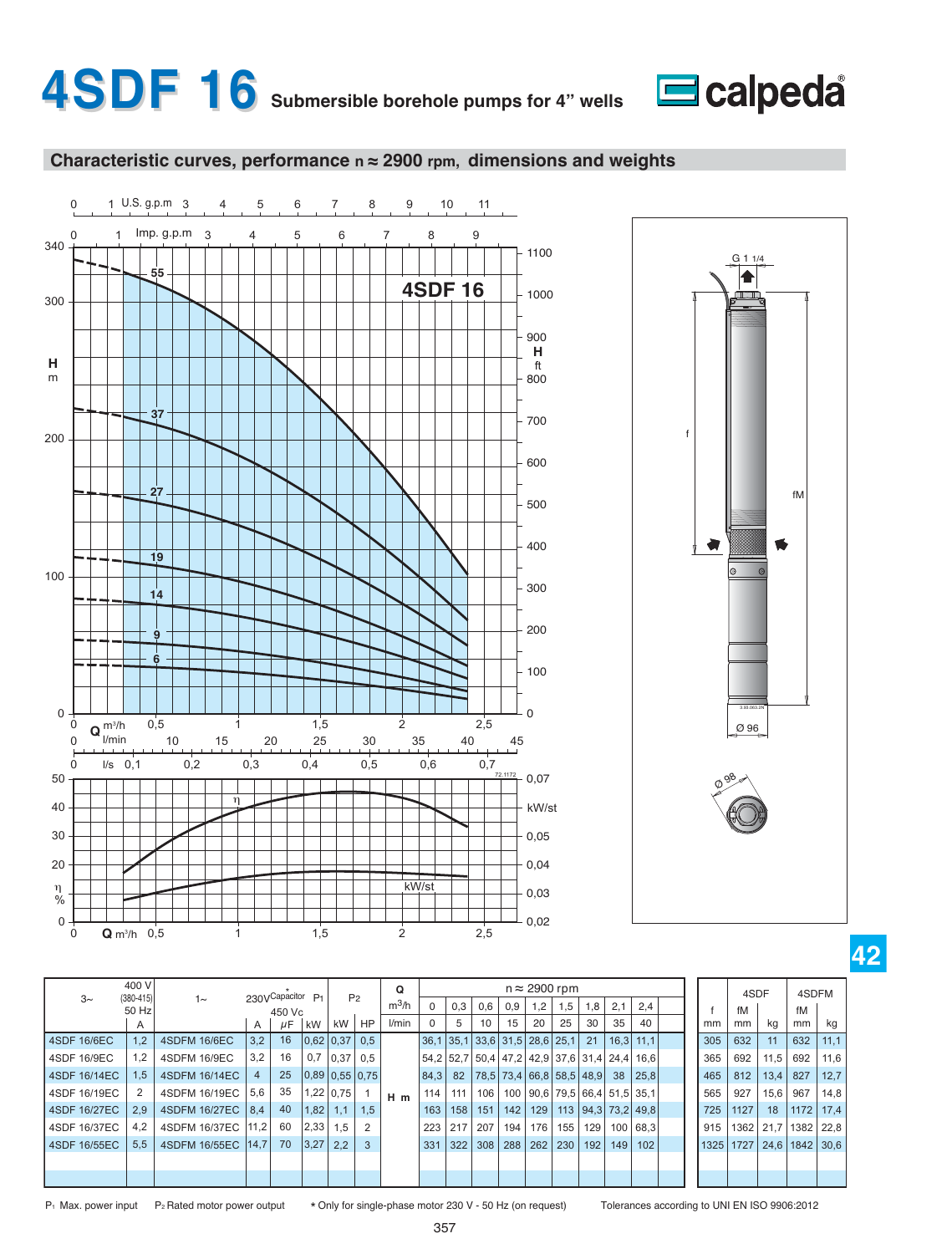







|              | 400 V                  |                      |     | 230V Capacitor P1 |              | P <sub>2</sub> |           | Q                |          |                  |     |                                                                                                                           |           | $n \approx 2900$ rpm |               |     |             |                          |           | 4SDF      |      | 4SDFM       |      |
|--------------|------------------------|----------------------|-----|-------------------|--------------|----------------|-----------|------------------|----------|------------------|-----|---------------------------------------------------------------------------------------------------------------------------|-----------|----------------------|---------------|-----|-------------|--------------------------|-----------|-----------|------|-------------|------|
| $3\sim$      | $(380 - 415)$<br>50 Hz | $1\sim$              |     | 450 Vc            |              |                |           | $m^3/h$          |          | 0.3              | 0.6 | 0.9                                                                                                                       | 1.2       | 1,5                  | 1,8           | 2,4 | 3           | 3,3                      |           | fM        |      | fM          |      |
|              | A                      |                      | A   | μF                | kW           | kW I           | <b>HP</b> | l/min            | $\Omega$ | 5                | 10  | 15                                                                                                                        | 20        | 25                   | 30            | 40  | 50          | 55                       | mm        | mm        | kg   | mm          | kg   |
| 4SDF 22/4EC  | 1,2                    | <b>4SDFM 22/4EC</b>  | 3,2 | 16                |              | 0,62 0,37 0,5  |           |                  |          |                  |     | $\left  26,1 \right  25,8 \left  25,2 \right  24,3 \left  23,1 \right  21,6 \left  19,8 \right  15,5 \left  10,3 \right $ |           |                      |               |     |             | 7.4                      | 265       | 592       | 10,6 | 592         | 10,6 |
| 4SDF 22/7EC  | 1,2                    | <b>4SDFM 22/7EC</b>  | 3,2 | 16                | 0,7          | 0.37 0.5       |           |                  |          | 45.6  45.1       | 44  | 42,5 40,4 37,8 34,7 27,1                                                                                                  |           |                      |               |     | 18          | 13                       | 325       | 652       | 11.2 | 652         | 11.1 |
| 4SDF 22/10EC | 1,5                    | 4SDFM 22/10EC        | 4   | 25                |              | 0,89 0,55 0,75 |           |                  |          |                  |     | 65.264.462.960.757.7                                                                                                      |           | 54                   |               |     |             | 49.6 38.8   25.8   18.5  | 385       | 732       | 10.7 | 747         | 13,4 |
| 4SDF 22/14EC | 2                      | 4SDFM 22/14EC        | 5,6 | 35                |              | $1,22$ 0.75    |           | $H$ <sub>m</sub> |          |                  |     | 91,2  90,2   88,1   84,9   80,8   75,6   69,5   54,3   36,1   25,9                                                        |           |                      |               |     |             |                          | 465       | 827       | 12,2 | 867         | 15,4 |
| 4SDF 22/21EC | 2,9                    | 4SDFM 22/21EC        | 8,4 | 40                | $ 1,82 $ 1.1 |                | 1,5       |                  | 137      | 135 <sub>1</sub> | 132 | 127   121                                                                                                                 |           | 113                  |               |     |             | 104   81,4   54,1   38,9 | 605       | 1007      |      | 14,7   1052 | 18,5 |
| 4SDF 22/28EC | 4.2                    | 4SDFM 22/28EC 11.2   |     | 60                | 2,33         | 1.5            |           |                  | 182      | 180              | 176 |                                                                                                                           | 170   162 | 151                  | 139           |     |             | 109 72.2 51.9            | 745       | 1192      |      | 17.4   1212 | 20.9 |
| 4SDF 22/42EC | 5.5                    | 4SDFM 22/42EC   14,7 |     | 70                | 3,27         | 2,2            | 3         |                  | 274      | 271              | 264 |                                                                                                                           | 255   242 | 227                  | $ 208\rangle$ |     | $163$   108 | 77,8                     | 1015 1417 |           |      | 28.4   1532 | 25.8 |
| 4SDF 22/57EC | 7.4                    |                      |     |                   |              |                |           |                  | 371      | 367              | 359 |                                                                                                                           | 346 329   |                      | 308 283       | 221 | 147         | 106                      |           | 1365 1846 | 33   |             |      |
|              |                        |                      |     |                   |              |                |           |                  |          |                  |     |                                                                                                                           |           |                      |               |     |             |                          |           |           |      |             |      |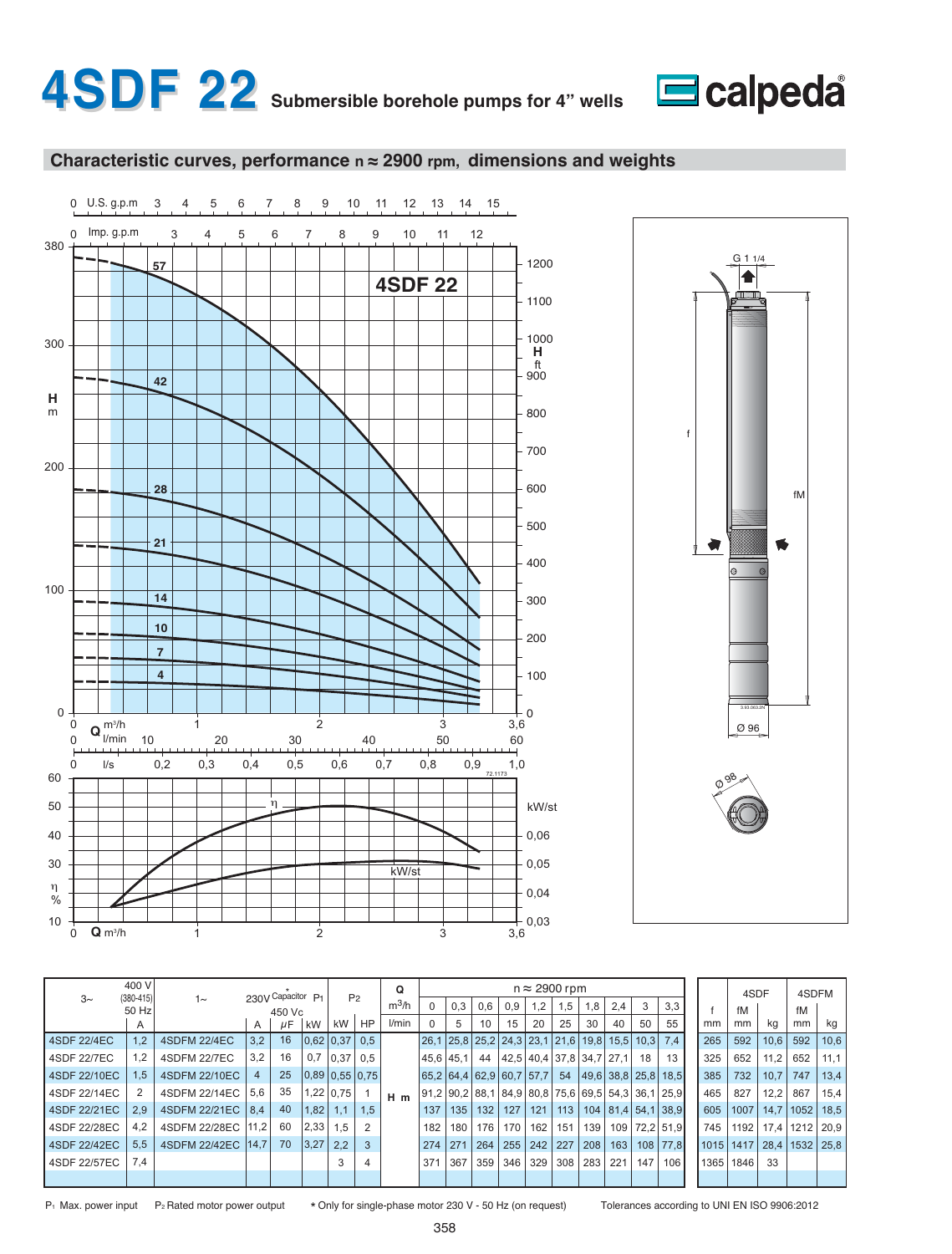









|                    | 400 V                  |                     |      | 230VCapacitor P1 |            |             | P <sub>2</sub>   | Q                |                  |     |     |                     |     | $n \approx 2900$ rpm                                         |     |           |               |      |                | 4SDF | 4SDFM |      |
|--------------------|------------------------|---------------------|------|------------------|------------|-------------|------------------|------------------|------------------|-----|-----|---------------------|-----|--------------------------------------------------------------|-----|-----------|---------------|------|----------------|------|-------|------|
| $3\sim$            | $(380 - 415)$<br>50 Hz | $1\sim$             |      | 450 Vc           |            |             |                  | $m^3/h$          |                  | 0,6 | 1,2 | 1,8                 | 2,4 | 3                                                            | 3,6 | 4,2       | 4,8           |      | fM             |      | fM    |      |
|                    | $\overline{A}$         |                     | A    | μF               | kW         | kW          | HP               | l/min            |                  | 10  | 20  | 30                  | 40  | 50                                                           | 60  | 70        | 80            | mm   | mm             | kg   | mm    | kg   |
| 4SDF 36/4EC        | 1,2                    | <b>4SDFM 36/4EC</b> | 3,2  | 16               |            | $0,62$ 0.37 | 0.5              |                  |                  |     |     | 23,4 22,8 21,8 20,5 |     | 18,8 16,8 14,1                                               |     | 10.7      | 6,6           | 306  | 633            | 10,7 | 633   | 10,6 |
| 14SDF 36/6EC       | 1.2                    | 4SDFM 36/6EC        | 3,2  | 16               | 0,7        | 0,37        | 0.5              |                  |                  |     |     |                     |     | 35,1 34,2 32,7 30,7 28,3 25,2 21,2                           |     | 16        | 9,9           | 366  | 693            | 11,1 | 693   | 11   |
| <b>4SDF 36/8EC</b> | 1.5                    | 4SDFM 36/8EC        | 4    | 25               |            |             | $0,89$ 0.55 0.75 |                  |                  |     |     |                     |     | 46,8   45,6   43,6   40,9   37,7   33,6   28,2   21,3   13,2 |     |           |               | 426  | 773            | 10,6 | 788   | 13,3 |
| 14SDF 36/11EC      | 2                      | 4SDFM 36/11EC       | 5,6  | 35               |            | $1,22$ 0.75 |                  | $H$ <sub>m</sub> |                  |     |     |                     |     | 64,3  62,7  59,9  56,3  51,8  46,2   38,8   29,4   18,1      |     |           |               | 517  | 879            | 12,2 | 919   | 15,4 |
| 4SDF 36/17EC       | 2,9                    | 4SDFM 36/17EC       | 8,4  | 40               | $1,82$ $ $ | 1,1         | 1.5              |                  | $99,4$ 96,9 92,6 |     |     | 87                  |     | 80,1 71,4                                                    | 60  | 45.4      | 28            | 699  | 1101           | 14,7 | 1146  | 18,5 |
| 14SDF 36/23EC      | 4,2                    | 4SDFM 36/23EC       | 11,2 | 60               | 2,33       | 1.5         | 2                |                  | 134              | 131 | 125 | 118                 |     | 108 96,6 81,2 61,4 37,8                                      |     |           |               | 880  | 1327           | 17,5 | 1347  | 21   |
| I 4SDF 36/29EC     | 5,5                    | 4SDFM 36/29EC       | 14,7 | 70               | 3,27       | 2,2         | 3                |                  | 170              | 165 | 158 | 148                 | 137 | 122                                                          |     |           | 102 77,4 47,7 | 1063 | 1465           | 27,3 | 1580  | 24,7 |
| l 4SDF 36/34EC     | 5,5                    | 4SDFM 36/34EC       | 14.7 | 70               | 3,27       | 2,2         | 3                |                  | 199              | 194 | 185 | 174                 | 160 | $143 \mid$                                                   | 120 | 90,7 55,9 |               | 1213 | 1694           | 28,7 | 1730  | 26,1 |
| I 4SDF 36/45EC     | 7,4                    |                     |      |                  |            | 3           | 4                |                  | 263              | 256 | 245 | 230                 | 212 | 189                                                          | 159 | 120       | 74            |      | 1590 2136      | 28,4 |       |      |
| 4SDF 36/58EC       | 9,4                    |                     |      |                  |            | 4           | 5,5              |                  | 339              | 331 |     | $316$ 297           |     | 273 244 205                                                  |     |           | $155$   95,4  |      | 1981 2627 34,3 |      |       |      |

P<sub>1</sub> Max. power input P<sub>2</sub> Rated motor power output

\* Only for single-phase motor 230 V - 50 Hz (on request) Tolerances according to UNI EN ISO 9906:2012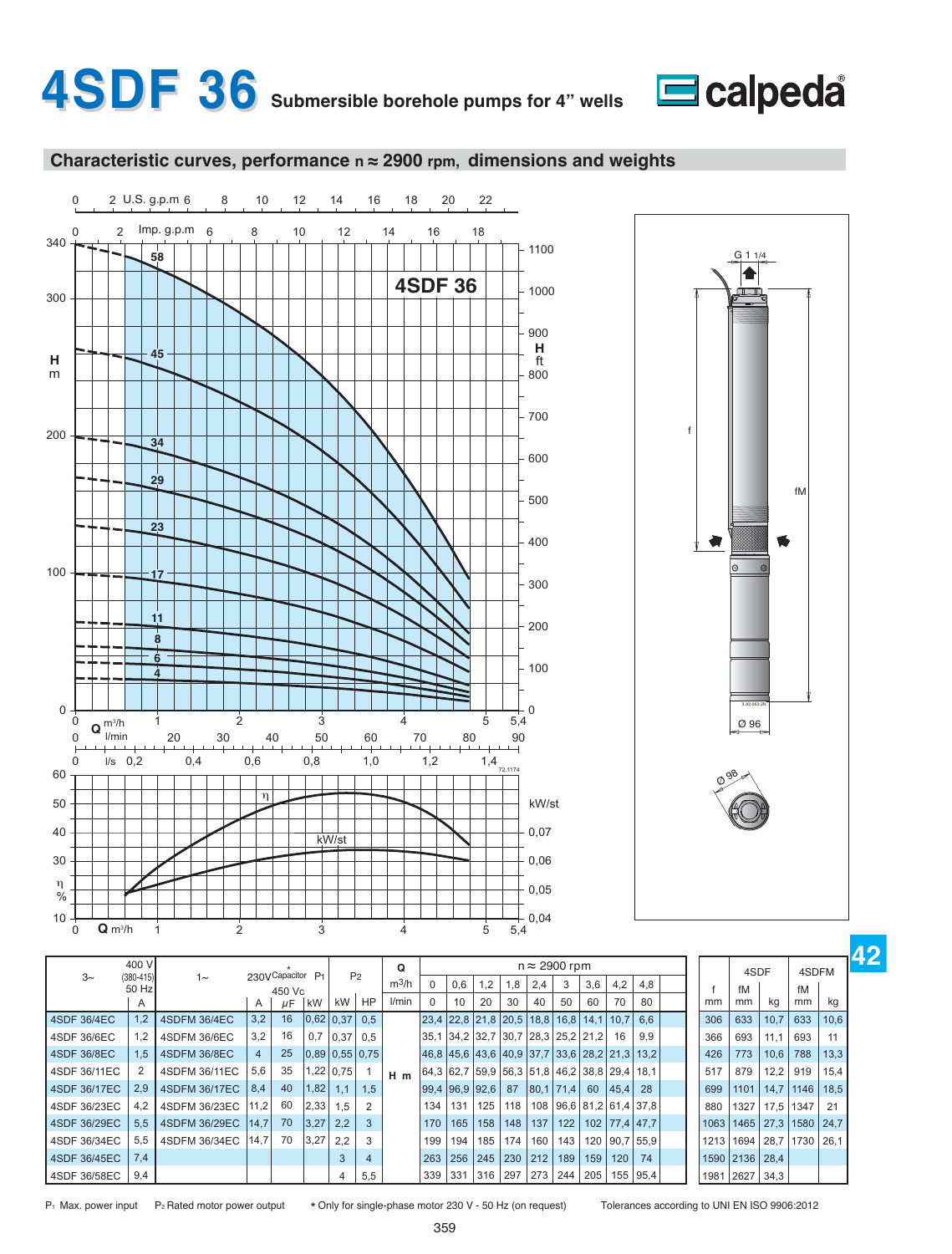







|              | 400 V                  |               |      | 230V Capacitor P1 |      |                |           | Q                |           |             |     |             |     | $n \approx 2900$ rpm                                                                                   |     |     |      |              |           | 4SDF |      | 4SDFM       |                                  |
|--------------|------------------------|---------------|------|-------------------|------|----------------|-----------|------------------|-----------|-------------|-----|-------------|-----|--------------------------------------------------------------------------------------------------------|-----|-----|------|--------------|-----------|------|------|-------------|----------------------------------|
| $3\sim$      | $(380 - 415)$<br>50 Hz | $1\sim$       |      | 450 Vc            |      | P <sub>2</sub> |           | $m^3/h$          | $\Omega$  | 0,9         | 1.2 | 1,8         | 2.4 | 3                                                                                                      | 3,6 | 4,2 | 4,8  | 6            |           | fM   |      | fM          |                                  |
|              | A                      |               | A    | $\mu$ F           | kW   | kW l           | <b>HP</b> | l/min            | $\Omega$  | 15          | 20  | 30          | 40  | 50                                                                                                     | 60  | 70  | 80   | 100          | mm        | mm   | kq   | mm          | kg                               |
| 4SDF 46/5EC  | 1,2                    | 4SDFM 46/5EC  | 3,2  | 16                | 0,7  | 0.37 0.5       |           |                  |           |             |     |             |     | $\left  29.4 \right $ 27.8 $\left  27.1 \right $ 25.6 $\left  23.9 \right $ 21.9 $\left  19.6 \right $ |     | 17  | 14.2 | 7.6          | 315       | 642  | 10.9 | 642         | 10,8                             |
| 4SDF 46/7EC  | 1.5                    | 4SDFM 46/7EC  |      | 25                |      | 0,89 0,55 0,75 |           |                  |           |             |     |             |     | 41,2  38,9  37,9  35,9  33,5  30,6  27,4  23,8  19,9  10,7                                             |     |     |      |              | 370       | 717  | 10.4 | 732         | 13,1                             |
| 4SDF 46/10EC | $\overline{2}$         | 4SDFM 46/10EC | 5,6  | 35                |      | $1,22$ 0.75    |           |                  |           |             |     |             |     | 58,9   55,5   54,2   51,3   47,8   43,7   39,1                                                         |     | 34  |      | 28,4 15,3    | 450       | 812  | 11.8 | 852         | 15                               |
| 4SDF 46/15EC | 2,9                    | 4SDFM 46/15EC | 8.4  | 40                | 1,82 | 1,1            | 1,5       | $H$ <sub>m</sub> |           |             |     |             |     | 88,3   83,3   81,3   76,9   71,7   65,6   58,7                                                         |     | 51  |      | 42.6 22.9    | 585       | 987  | 14   | 1032        | 17,8                             |
| 4SDF 46/21EC | 4,2                    | 4SDFM 46/21EC | 11.2 | 60                | 2,33 | 1,5            |           |                  | 124       | $117$   114 |     |             |     | $108$   100   91,9   82,2   71,4   59,6   32,1                                                         |     |     |      |              | 740       | 1187 |      | 16.7   1207 | 20,2                             |
| 4SDF 46/31EC | 5.5                    | 4SDFM 46/31EC | 14.7 | 70                | 3,27 | 2,2            | 3         |                  | 183       | 172         | 168 | 159         | 148 | 136                                                                                                    | 121 | 105 | 88   | 47.4         |           |      |      |             | 1005   1407   27.2   1522   24.6 |
| 4SDF 46/42EC | 7,4                    |               |      |                   |      |                | 4         |                  | 247       | 233         |     | 228 215 201 |     | 184                                                                                                    | 164 |     |      | 143 119 64,2 | 1340 1821 |      | 31.5 |             |                                  |
| 4SDF 46/55EC | 9,4                    |               |      |                   |      |                | 5,5       |                  | $324$ 305 |             |     |             |     | 298   282   263   241   215   187                                                                      |     |     |      | 156 84.1     | 1685 2231 |      | 38.6 |             |                                  |
|              |                        |               |      |                   |      |                |           |                  |           |             |     |             |     |                                                                                                        |     |     |      |              |           |      |      |             |                                  |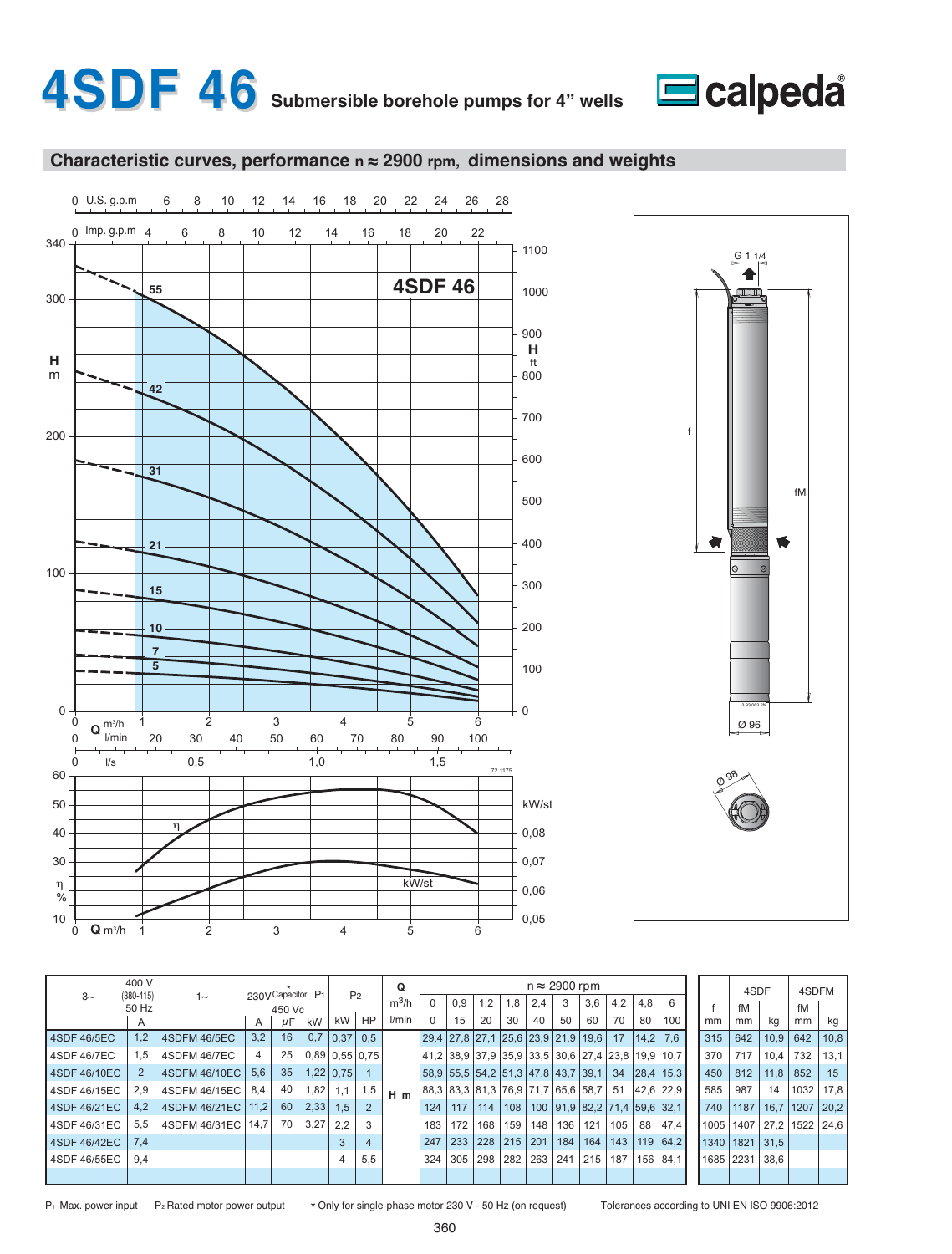







|              | 400 V                  |                      |     | 230VCapacitor P1 |                |             | P <sub>2</sub> | $\Omega$         |             |            |     |       |    | $n \approx 2900$ rpm                            |                  |     |                  |                                                   |      | 4SDF               |                | 4SDFM     |      |
|--------------|------------------------|----------------------|-----|------------------|----------------|-------------|----------------|------------------|-------------|------------|-----|-------|----|-------------------------------------------------|------------------|-----|------------------|---------------------------------------------------|------|--------------------|----------------|-----------|------|
| $3\sim$      | $(380 - 415)$<br>50 Hz | $1\sim$              |     | 450 Vc           |                |             |                | $m^3/h$          | $\Omega$    | $\cdot$ .2 | 1,8 | 2,4   | 3  | 3,6                                             | 4,8              | 6   | 7,2              | 8.1                                               |      | fM                 |                | fM        |      |
|              | A                      |                      | A   | $\mu$ F          | kW             | kW          | <b>HP</b>      | l/min            | $\Omega$    | 20         | 30  | 40    | 50 | 60                                              | 80               | 100 | 120 <sub>1</sub> | 135                                               | mm   | mm                 | kg             | mm        | kg   |
| 4SDF 54/5EC  | 1,5                    | <b>4SDFM 54/5EC</b>  | 4   | 25               | 0,89 0,55 0,75 |             |                |                  | $30.8$ 29.1 |            | 28  |       |    | $26,8$   25,6   24,2   20,9   16,8   11,6   6,6 |                  |     |                  |                                                   | 340  | 687                | 9,9            | 702       | 12,6 |
| 4SDF 54/7EC  | 2                      | <b>4SDFM 54/7EC</b>  | 5,6 | 35               |                | $1,22$ 0.75 |                |                  |             |            |     |       |    | 43,1 40,7 39,2 37,6 35,8 33,8 29,3 23,5         |                  |     | $16.3$ 9.3       |                                                   | 400  | 762                | 11,2           | 802       | 14,4 |
| 4SDF 54/10EC | 2,9                    | 4SDFM 54/10EC   8.4  |     | 40               | $1,82$   1.1   |             | 1,5            |                  | 67.7        | 64         |     |       |    | 61,6 59,1 56,3 53,2                             |                  |     |                  | 46 36,9 25,6 14,6                                 | 490  | 892                | 13             | 937       | 16,8 |
| 4SDF 54/14EC | 4.2                    | 4SDFM 54/14EC   11,2 |     | 60               | 2,33           | 1,5         | 2              | $H$ <sub>m</sub> |             |            |     |       |    |                                                 |                  |     |                  | 92,3 87,3 84,1 80,5 76,7 72,5 62,7 50,3 34,8 19,9 | 610  | 1057               |                | 15,4 1077 | 18.9 |
| 4SDF 54/21EC | 5.5                    | 4SDFM 54/21EC   14,7 |     | 70               | 3,27           | 2.2         | 3              |                  | 135         | 128        | 123 | 118   |    | 113   106                                       |                  |     |                  | 92   73,7   51,1   29,2                           | 820  |                    | 1222 25.4 1337 |           | 22,8 |
| 4SDF 54/29EC | 7,4                    |                      |     |                  |                |             | 4              |                  | 185         | 175        | 168 | 161 l |    | 153   145                                       | 125 <sub>1</sub> |     |                  | 101 69.7 39.9                                     | 1060 | 1541 28,8          |                |           |      |
| 4SDF 54/38EC | 9,4                    |                      |     |                  |                | 4           | 5,5            |                  | 246         | 233        | 224 | 215   |    | 205   193                                       | 167              |     |                  | 134 92,9 53,1                                     |      | 1380   1926   35,6 |                |           |      |
| 4SDF 54/53EC | 13                     |                      |     |                  |                | 5,5         | 7,5            |                  | 338         | 320        | 308 |       |    | 295   281   266                                 | 230              | 184 |                  | 128 73.1                                          |      | 1830   2476   41.8 |                |           |      |
|              |                        |                      |     |                  |                |             |                |                  |             |            |     |       |    |                                                 |                  |     |                  |                                                   |      |                    |                |           |      |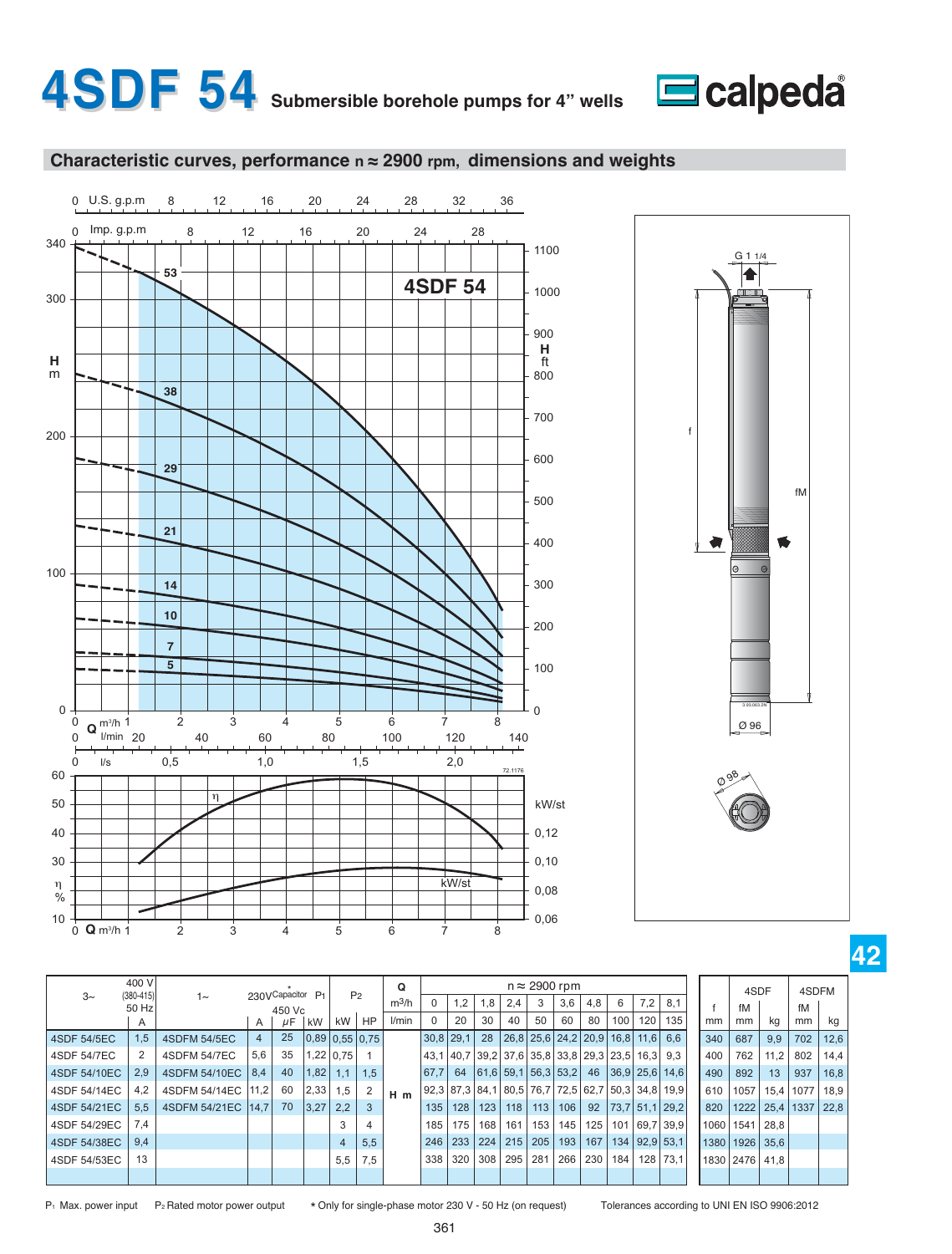# **4SD 10 Submersible borehole pumps for 4" wells**



#### **Characteristic curves, performance n ≈ 2900 rpm, dimensions and weights**





|             | 400 V                  |                    |      |                             |      |             | P <sub>2</sub> | $\Omega$ |     |     |     |     | $n \approx 2900$ rpm |     |       |     |     |      |     |      | 4SD            |      | 4SDM |      |
|-------------|------------------------|--------------------|------|-----------------------------|------|-------------|----------------|----------|-----|-----|-----|-----|----------------------|-----|-------|-----|-----|------|-----|------|----------------|------|------|------|
| $3\sim$     | $(380 - 415)$<br>50 Hz | 1∼                 |      | 230V Capacitor P1<br>450 Vc |      |             |                | $m^3/h$  | 1,5 | 2.4 | 3   | 3,6 | 4,8                  | 6   | 7,2   | 8,4 | 9,6 | 10,8 | 12  |      | fM             |      | fM   |      |
|             | A                      |                    | A    | $\mu$ F                     | kW   | kW          | HP             | l/min    | 25  | 40  | 50  | 60  | 80                   | 100 | 120   | 140 | 160 | 180  | 200 | mm   | mm             | kg   | mm   | kg   |
| 4SD 10/4EC  | $\overline{2}$         | <b>4SDM 10/4EC</b> | 5,6  | 35                          |      | $1,22$ 0.75 |                |          | 27  | 26  | 26  | 25  | 24                   | 23  | 20    | 18  | 15  | 12   | 8   | 409  | 771            | 11,6 | 811  | 14,1 |
| 4SD 10/6EC  | 2.9                    | 4SDM 10/6EC        | 8.4  | 40                          | .82  | 1,1         | 1,5            |          | 40  | 39  | 39  | 38  | 36                   | 34  | 31    | 27  | 23  | 18   | 12  | 515  | 917            | 13,4 | 962  | 16,7 |
| 4SD 10/8EC  | 4,2                    | <b>4SDM 10/8EC</b> | 11,2 | 60                          | 2,33 | 1,5         | 2              |          | 54  | 53  | 52  | 51  | 48                   | 45  | 41    | 36  | 30  | 25   | 16  | 621  | 1068           | 15.7 | 1088 | 18,6 |
| 4SD 10/12EC | 5,5                    | 4SDM 10/12EC       | 14,7 | 70                          | 3,27 | 2,2         | 3              | lн<br>m  | 81  | 79  | 78  | 76  | 72                   | 67  | 61    | 54  | 46  | 37   | 25  | 833  | 1235           | 25,9 | 1350 | 22.7 |
| 4SD 10/17EC | 7.4                    |                    |      |                             |      | 3           | 4              |          | 114 | 112 | 111 | 108 | 102                  | 95  | 87    | 76  | 65  | 52   | 35  | 1098 | 1579           | 28   |      |      |
| 4SD 10/20EC | 9,4                    |                    |      |                             |      | 4           | 5.5            |          | 134 | 132 | 130 | 127 | 120                  | 112 | 102   | 90  | 76  | 61   | 41  | 1312 | 1858           | 36   |      |      |
| 4SD 10/22EC | 9,4                    |                    |      |                             |      | 4           | 5,5            |          | 148 | 145 | 143 | 139 | 132                  | 123 | $112$ | 99  | 84  | 67   | 45  | 1418 | 1964           | 36,8 |      |      |
| 4SD 10/24EC | 9,4                    |                    |      |                             |      | 4           | 5,5            |          | 162 | 158 | 156 | 152 | 144                  | 134 | 122   | 108 | 91  | 74   | 50  |      | 1524 2070      | 37.6 |      |      |
| 4SD 10/27EC | 13                     |                    |      |                             |      | 5,5         | 7,5            |          | 182 | 178 | 176 | 171 | 162                  | 151 | 138   | 122 | 103 | 83   | 56  |      | 1683 2329      | 41,1 |      |      |
| 4SD 10/30EC | 13                     |                    |      |                             |      | 5,5         | 7,5            |          | 202 | 198 | 195 | 190 | 180                  | 168 | 153   | 135 | 114 | 92   | 62  |      | 1842 2488 42,1 |      |      |      |

P<sub>1</sub> Max. power input P<sub>2</sub> Rated motor power output

\* Only for single-phase motor 230 V - 50 Hz (on request) Tolerances according to UNI EN ISO 9906:2012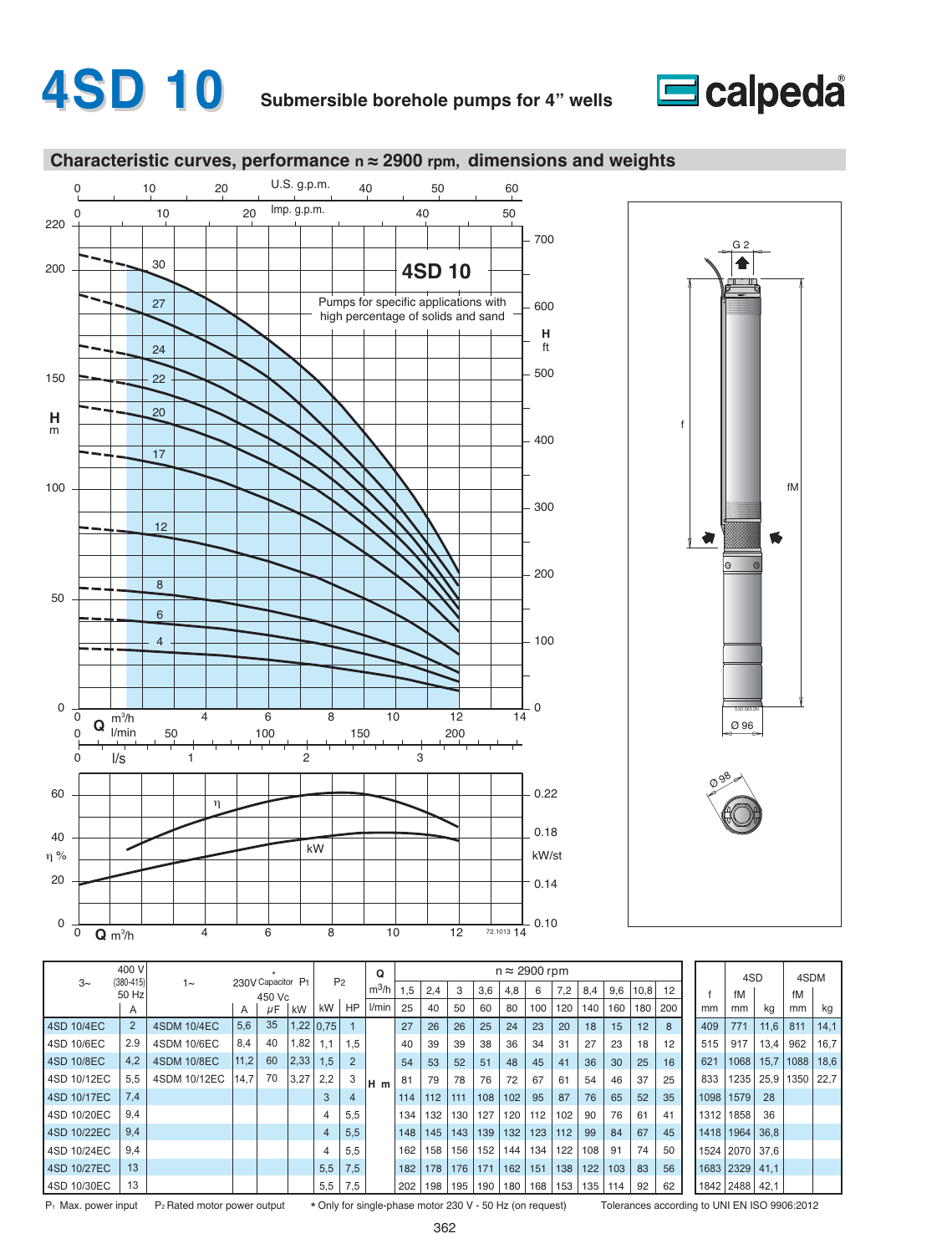







|             | 400 V                  |             |      |                             |      |                |           | Q                       |     |     |                  |     |     |     | $n \approx 2900$ rpm |      |     |     |     |     |           |                |      |            |      |
|-------------|------------------------|-------------|------|-----------------------------|------|----------------|-----------|-------------------------|-----|-----|------------------|-----|-----|-----|----------------------|------|-----|-----|-----|-----|-----------|----------------|------|------------|------|
| $3\sim$     | $(380 - 415)$<br>50 Hz | $1\sim$     |      | 230V Capacitor P1<br>450 Vc |      | P <sub>2</sub> |           | $\lfloor m^3/h \rfloor$ | 3   | 3,6 | 4,8              | 6   | 7,2 | 8,4 | 9,6                  | 10,8 | 12  | 15  | 18  | 21  |           | 4SD<br>fM      |      | 4SDM<br>fM |      |
|             | A                      |             | A    | $\mu$ F                     | kW   | kW             | <b>HP</b> | l/min                   | 50  | 60  | 80               | 100 | 120 | 140 | 160                  | 180  | 200 | 250 | 300 | 350 | mm        | mm             | kg   | mm         | kg   |
| 4SD 15/6EC  | 4,2                    | 4SDM 15/6EC | 11,2 | 60                          | 2,33 | 1,5            |           |                         | 33  | 33  | 32               | 31  | 30  | 29  | 28                   | 26   | 24  | 19  | 14  | 8   | 755       | 1202           |      | 15,6 1222  | 18,5 |
| 4SD 15/9EC  | 5,5                    | 4SDM 15/9EC | 14,7 | 70                          | 3,27 | 2,2            | 3         |                         | 50  | 49  | 48               | 47  | 45  | 43  | 42                   | 38   | 36  | 29  | 21  | 13  | 988       | 1390           | 33   | 1505       | 30,2 |
| 4SD 15/12EC | 7.4                    |             |      |                             |      | 3              | 4         |                         | 67  | 66  | 64               | 62  | 59  | 57  | 56                   | 51   | 48  | 38  | 28  | 17  |           | 1299 1780 34.3 |      |            |      |
| 4SD 15/15EC | 9.4                    |             |      |                             |      | 4              | 5,5       | H <sub>m</sub>          | 84  | 83  | 81               | 78  | 74  | 71  | 69                   | 64   | 59  | 48  | 35  | 21  | 1601 2147 |                | 40.6 |            |      |
| 4SD 15/17EC | 9,4                    |             |      |                             |      | $\overline{4}$ | 5,5       |                         | 95  | 94  | 92               | 88  | 84  | 81  | 79                   | 72   | 67  | 54  | 40  | 24  |           | 1756 2302 41.4 |      |            |      |
| 4SD 15/23EC | 13                     |             |      |                             |      | 5,5            | 7,5       |                         | 129 | 127 | 124 <sub>1</sub> | 120 | 114 | 109 | 107                  | 98   | 91  | 74  | 54  | 32  | 2291 2937 |                | 49.4 |            |      |
| 4SD 15/30E  | 18,8                   |             |      |                             |      | $ 7,5^{1}$     | $10^{1}$  |                         | 168 | 166 | 162              | 156 | 149 | 142 | 140                  | 128  | 119 | 97  | 70  | 42  | 2836 3610 |                | 62   |            |      |
|             |                        |             |      |                             |      |                |           |                         |     |     |                  |     |     |     |                      |      |     |     |     |     |           |                |      |            |      |
|             |                        |             |      |                             |      |                |           |                         |     |     |                  |     |     |     |                      |      |     |     |     |     |           |                |      |            |      |

P<sub>1</sub> Max. power input P<sub>2</sub> Rated motor power output

\* Only for single-phase motor 230 V - 50 Hz (on request) Tolerances according to UNI EN ISO 9906:2012

**42**

1) Franklin motor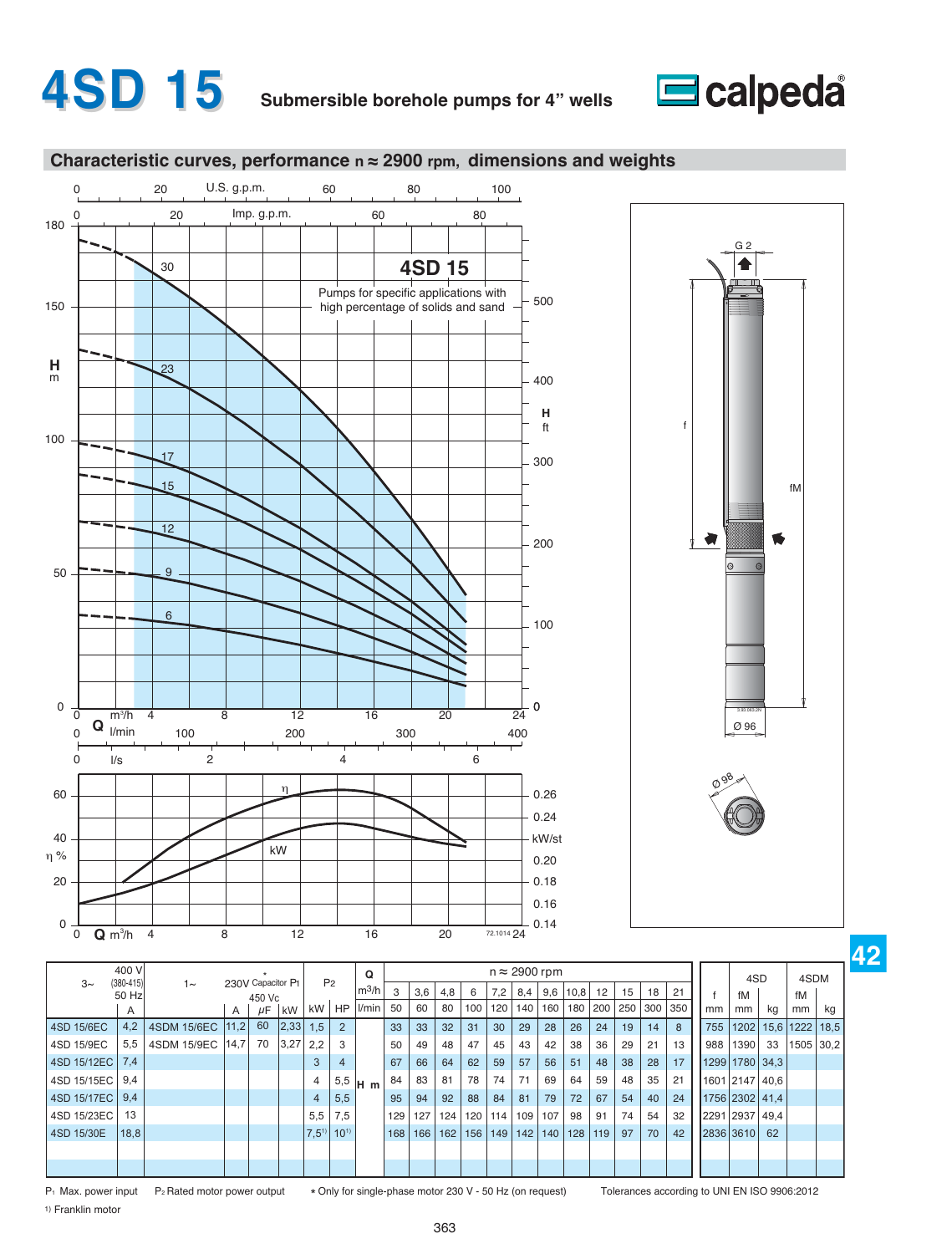





| $3\sim$    |                | P <sub>2</sub> | Q       |      |      |      |             |      |      | $n \approx 2900$ rpm |     |      |  |  |
|------------|----------------|----------------|---------|------|------|------|-------------|------|------|----------------------|-----|------|--|--|
|            |                |                | $m^3/h$ | 2    | 4    | 6    | 8           | 10   | 12   | 14                   | 16  | 18   |  |  |
|            | kW             | <b>HP</b>      | l/min   | 33,3 | 66,6 | 100  | 133,3 166,6 |      | 200  | 233                  | 266 | 300  |  |  |
| 6SDN 12/10 | $\overline{4}$ | 5,5            |         | 102  | 95   | 89,5 | 85          | 80,5 | 73,5 | 64                   | 52  | 37   |  |  |
| 6SDN 12/14 | 5,5            | 7,5            |         | 142  | 133  | 125  | 119         | 113  | 103  | 89,5                 | 73  | 52   |  |  |
| 6SDN 12/19 | 7,5            | 10             | н       | 193  | 181  | 170  | 162         | 153  | 140  | 122                  | 99  | 70,5 |  |  |
| 6SDN 12/24 | 9,2            | 12,5           |         | 244  | 231  | 215  | 204         | 193  | 176  | 154                  | 125 | 89   |  |  |
| 6SDN 12/29 | 11             | 15             | m       | 294  | 276  | 260  | 247         | 233  | 213  | 186                  | 151 | 107  |  |  |
| 6SDN 12/34 | 13(15)         | 17,5 (20)      |         | 345  | 323  | 304  | 289         | 274  | 250  | 218                  | 177 | 126  |  |  |
|            |                |                |         |      |      |      |             |      |      |                      |     |      |  |  |
|            |                |                |         |      |      |      |             |      |      |                      |     |      |  |  |

| DN             | f    |      |
|----------------|------|------|
|                | mm   | kg   |
|                | 715  | 15,5 |
|                | 870  | 17,5 |
| G <sub>3</sub> | 1060 | 20   |
| <b>ISO 228</b> | 1320 | 23   |
|                | 1510 | 25,7 |
|                | 1705 | 28,5 |
|                |      |      |
|                |      |      |

P2 Rated motor power output (...) FK motor rated power output **H** Total head in m Tolerances according to UNI EN ISO 9906:2012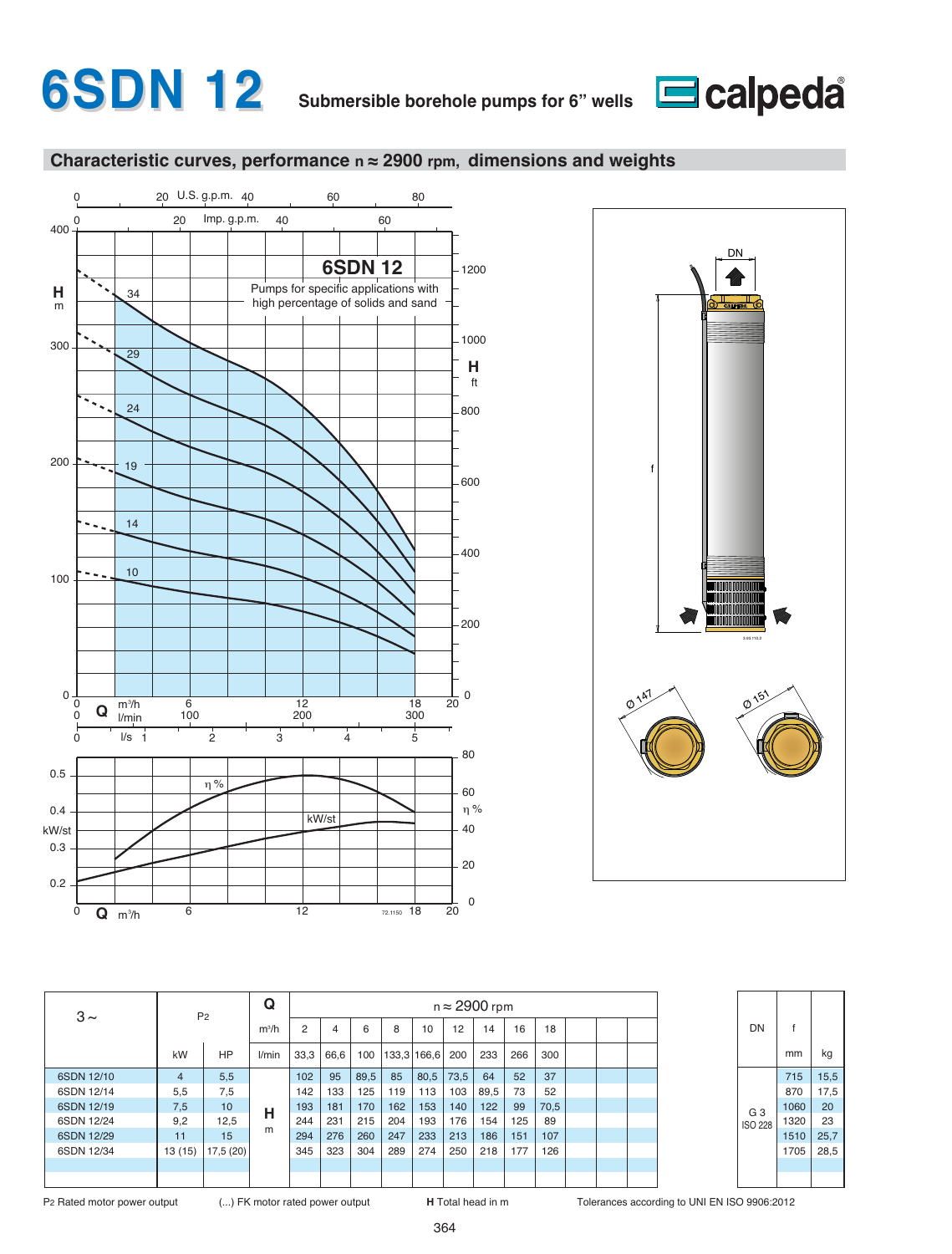





| $3\sim$    |                | P <sub>2</sub> | Q       |     |     |     |      |     | $n \approx 2900$ rpm |      |       |  |  |
|------------|----------------|----------------|---------|-----|-----|-----|------|-----|----------------------|------|-------|--|--|
|            |                |                | $m^3/h$ | 3   | 6   | 9   | 12   | 15  | 18                   | 21   | 25    |  |  |
|            | kW             | <b>HP</b>      | l/min   | 50  | 100 | 150 | 200  | 250 | 300                  | 350  | 416,6 |  |  |
| 6SDN 16/7  | $\overline{4}$ | 5,5            |         | 75  | 71  | 67  | 63,5 | 59  | 50                   | 38   | 18,5  |  |  |
| 6SDN 16/10 | 5,5            | 7,5            |         | 107 | 101 | 96  | 91   | 84  | 71,5                 | 54,5 | 26    |  |  |
| 6SDN 16/13 | 7,5            | 10             | н       | 139 | 132 | 124 | 118  | 110 | 93                   | 70,5 | 34    |  |  |
| 6SDN 16/17 | 9,2            | 12,5           |         | 182 | 172 | 163 | 155  | 143 | 122                  | 92,5 | 44,5  |  |  |
| 6SDN 16/20 | 11             | 15             | m       | 215 | 202 | 192 | 182  | 168 | 143                  | 109  | 52,5  |  |  |
| 6SDN 16/23 | 13(15)         | 17,5 (20)      |         | 247 | 233 | 220 | 209  | 194 | 165                  | 125  | 60    |  |  |
| 6SDN 16/27 | 15             | 20             |         | 290 | 273 | 259 | 245  | 227 | 193                  | 147  | 71    |  |  |
| 6SDN 16/33 | 18,5           | 25             |         | 354 | 334 | 316 | 300  | 278 | 236                  | 179  | 86,5  |  |  |

365

P2 Rated motor power output (...) FK motor rated power output **H** Total head in m Tolerances according to UNI EN ISO 9906:2012

G 3 ISO 228

 $DN$  f

 $mm$  kg

14 15,5 17 19 20,5 22,5 24,6 28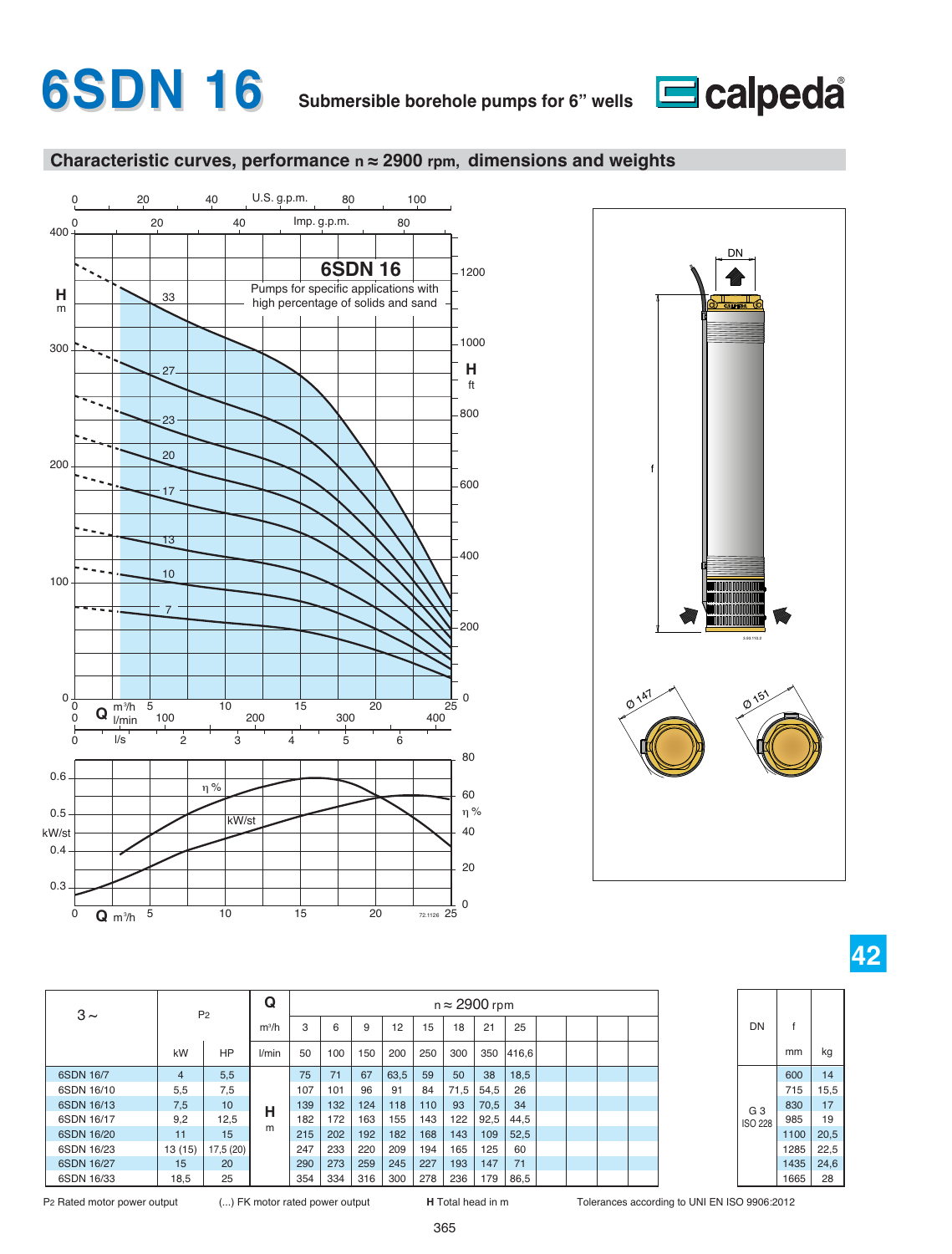







| $3\sim$    |                | P <sub>2</sub> | Q       |      |      |      |      |      | $n \approx 2900$ rpm |      |      |      |      |  |
|------------|----------------|----------------|---------|------|------|------|------|------|----------------------|------|------|------|------|--|
|            |                |                | $m^3/h$ | 5    | 9    | 12   | 15   | 18   | 21                   | 24   | 27   | 30   | 33   |  |
|            | kW             | <b>HP</b>      | l/min   | 83,3 | 150  | 200  | 250  | 300  | 350                  | 400  | 450  | 500  | 550  |  |
| 6SDN 21/5  | $\overline{4}$ | 5,5            |         | 54   | 51   | 48,5 | 46,5 | 45   | 41,5                 | 36   | 29   | 21,5 | 11,5 |  |
| 6SDN 21/7  | 5,5            | 7,5            |         | 75.5 | 71,5 | 68   | 65   | 62,5 | 58                   | 50   | 41   | 30   | 16   |  |
| 6SDN 21/9  | 7,5            | 10             |         | 97   | 92   | 87.5 | 83,5 | 80.5 | 74.5                 | 64.5 | 53   | 38.5 | 21   |  |
| 6SDN 21/11 | 9,2            | 12,5           | н       | 119  | 112  | 107  | 102  | 99   | 91                   | 79   | 64   | 47   | 25,5 |  |
| 6SDN 21/14 | 11             | 15             |         | 151  | 143  | 136  | 130  | 125  | 116                  | 100  | 81,5 | 60   | 32,5 |  |
| 6SDN 21/16 | 13(15)         | 17.5(20)       | m       | 173  | 163  | 155  | 149  | 143  | 132                  | 114  | 93   | 69   | 37   |  |
| 6SDN 21/19 | 15             | 20             |         | 205  | 194  | 185  | 176  | 170  | 157                  | 136  | 111  | 81.5 | 44   |  |
| 6SDN 21/23 | 18.5           | 25             |         | 249  | 235  | 224  | 213  | 206  | 190                  | 164  | 134  | 99   | 53   |  |
| 6SDN 21/28 | 22             | 30             |         | 303  | 286  | 272  | 260  | 251  | 231                  | 200  | 163  | 120  | 64,5 |  |

| DN             | f    |      |
|----------------|------|------|
|                | mm   | kg   |
|                | 565  | 13,3 |
|                | 660  | 14,5 |
|                | 755  | 15,7 |
| G <sub>3</sub> | 850  | 16,9 |
| <b>ISO 228</b> | 990  | 18,7 |
|                | 1085 | 19,9 |
|                | 1225 | 21,7 |
|                | 1480 | 24,5 |
|                | 1710 | 27.5 |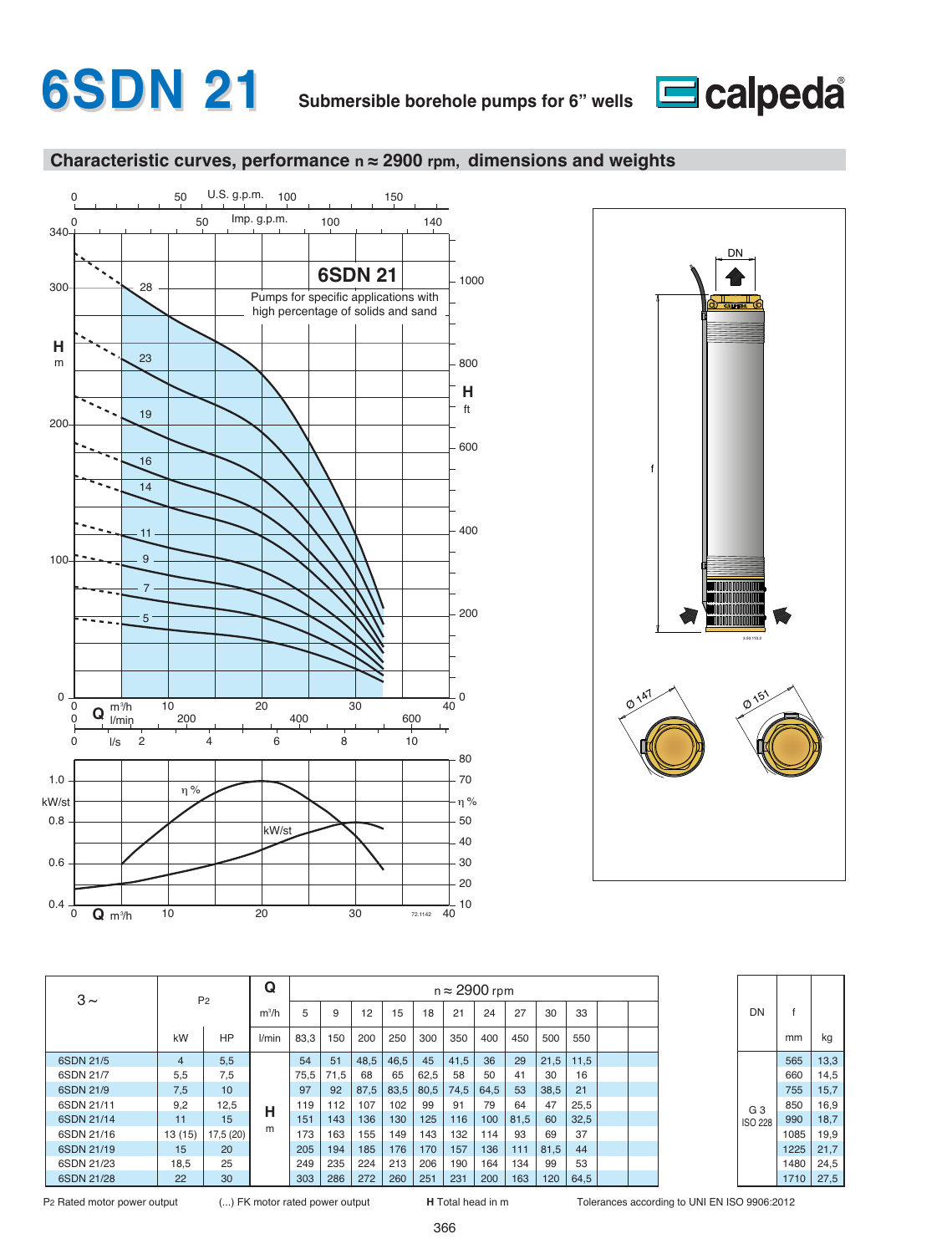







**42**

| $3\sim$   |                | P <sub>2</sub>      | Q       |     |     |     |     |     | $n \approx 2900$ rpm |     |     |  |  |                |      |      |
|-----------|----------------|---------------------|---------|-----|-----|-----|-----|-----|----------------------|-----|-----|--|--|----------------|------|------|
|           |                |                     | $m^3/h$ | 6   | 12  | 18  | 24  | 30  | 36                   | 42  | 45  |  |  | <b>DN</b>      |      |      |
|           | kW             | HP                  | l/min   | 100 | 200 | 300 | 400 | 500 | 600                  | 700 | 750 |  |  |                | mm   | kg   |
| 6SD 18/3  | $\overline{4}$ | 5,5                 |         | 42  | 39  | 36  | 32  | 27  | 20                   | 12  | 8   |  |  |                | 647  | 20,5 |
| 6SD 18/4  | 5,5            | 7.5                 |         | 56  | 53  | 48  | 43  | 36  | 27                   | 16  | 11  |  |  |                | 756  | 23   |
| 6SD 18/5  | 7,5            | 10                  |         | 70  | 66  | 60  | 53  | 45  | 34                   | 21  | 13  |  |  |                | 865  | 25   |
| 6SD 18/6  | 9,2            | 12,5                |         | 85  | 79  | 72  | 64  | 54  | 40                   | 25  | 16  |  |  |                | 974  | 27   |
| 6SD 18/7  | 9,2            | 12,5                | н       | 100 | 93  | 84  | 75  | 63  | 46                   | 28  | 19  |  |  | G <sub>3</sub> | 1083 | 29,5 |
| 6SD 18/8  | 11             | 15                  | m       | 113 | 105 | 96  | 86  | 72  | 54                   | 32  | 21  |  |  | <b>ISO 228</b> | 1192 | 32   |
| 6SD 18/9  |                | 13 (15) [17,5 (20)] |         | 127 | 119 | 108 | 96  | 81  | 60                   | 37  | 24  |  |  |                | 1301 | 34,5 |
| 6SD 18/11 | 15             | 20                  |         | 156 | 145 | 132 | 118 | 99  | 74                   | 45  | 30  |  |  |                | 1519 | 39,5 |
| 6SD 18/13 | 18,5           | 25                  |         | 184 | 172 | 157 | 139 | 117 | 87                   | 52  | 35  |  |  |                | 1737 | 43   |
| 6SD 18/16 | 22             | 30                  |         | 227 | 213 | 194 | 172 | 144 | 107                  | 65  | 43  |  |  |                | 2064 | 50,2 |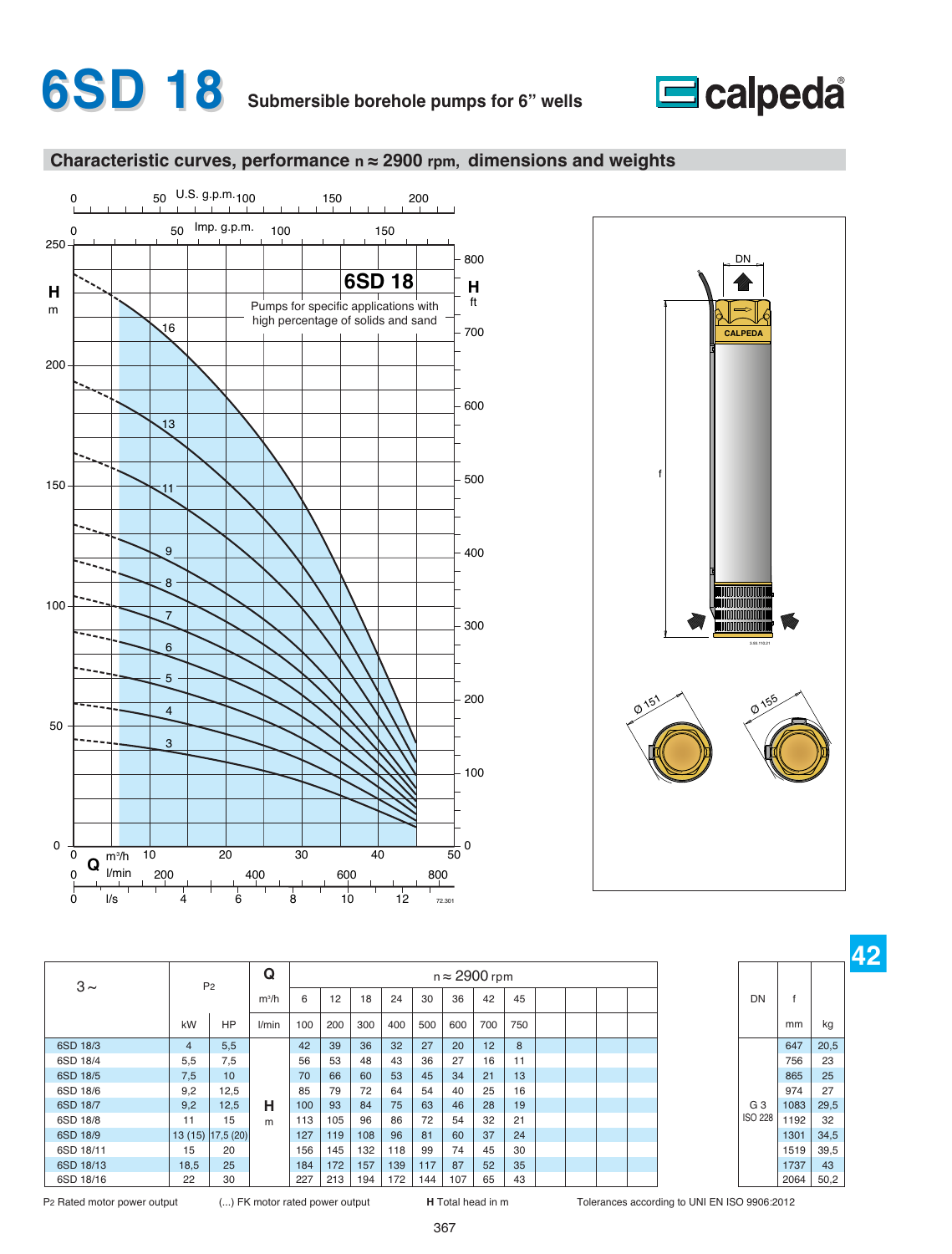







| $3\sim$   |                | P <sub>2</sub>    | Q       |     |     |     |     |     | $n \approx 2900$ rpm |     |                 |     |  |  |
|-----------|----------------|-------------------|---------|-----|-----|-----|-----|-----|----------------------|-----|-----------------|-----|--|--|
|           |                |                   | $m^3/h$ | 6   | 12  | 18  | 24  | 30  | 36                   | 42  | 48              | 54  |  |  |
|           | kW             | <b>HP</b>         | l/min   | 100 | 200 | 300 | 400 | 500 | 600                  | 700 | 800             | 900 |  |  |
| 6SD 19/2  | $\overline{4}$ | 5,5               |         | 30  | 29  | 27  | 25  | 22  | 19                   | 15  | 10 <sup>1</sup> | 6   |  |  |
| 6SD 19/3  | 5,5            | 7,5               |         | 45  | 43  | 41  | 38  | 33  | 29                   | 23  | 15              | 9   |  |  |
| 6SD 19/4  | 7,5            | 10 <sup>1</sup>   |         | 60  | 57  | 55  | 50  | 45  | 38                   | 30  | 21              | 12  |  |  |
| 6SD 19/5  | 9,2            | 12,5              |         | 75  | 72  | 69  | 63  | 56  | 47                   | 38  | 26              | 15  |  |  |
| 6SD 19/6  | 11             | 15                | н       | 90  | 86  | 82  | 75  | 67  | 56                   | 45  | 31              | 18  |  |  |
| 6SD 19/7  |                | 13 (15) 17,5 (20) |         | 105 | 100 | 96  | 88  | 79  | 66                   | 53  | 37              | 21  |  |  |
| 6SD 19/8  | 15             | 20                | m       | 120 | 115 | 110 | 101 | 89  | 75                   | 60  | 42              | 24  |  |  |
| 6SD 19/9  | 15             | 20                |         | 135 | 130 | 123 | 114 | 100 | 85                   | 68  | 47              | 27  |  |  |
| 6SD 19/11 | 18,5           | 25                |         | 165 | 158 | 151 | 139 | 123 | 104                  | 83  | 58              | 33  |  |  |
| 6SD 19/13 | 22             | 30                |         | 195 | 188 | 179 | 164 | 145 | 122                  | 98  | 69              | 39  |  |  |
| 6SD 19/17 | 30             | 40                |         | 255 | 245 | 234 | 215 | 190 | 160                  | 127 | 90              | 51  |  |  |

P2 Rated motor power output (...) FK motor rated power output **H** Total head in m Tolerances according to UNI EN ISO 9906:2012